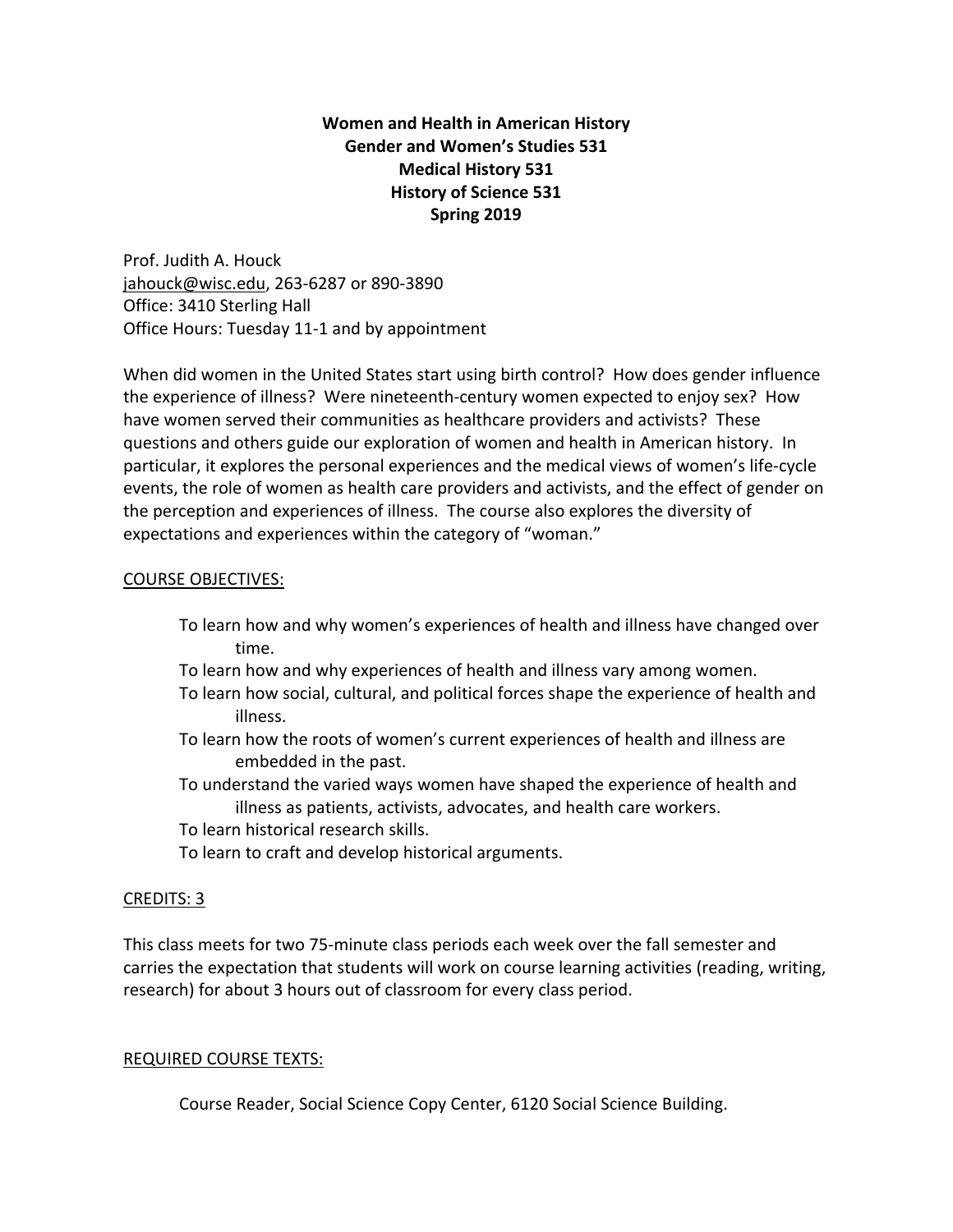# COURSE REQUIREMENTS AND GRADING:

| Participation:                    | <b>20%</b> |
|-----------------------------------|------------|
| <b>Secondary Source Analysis</b>  | 20%        |
| <b>Primary Source Worksheet</b>   | .5%        |
| <b>Research Question and Plan</b> | 10%        |
| Thesis Statement and Bibliography | .5%        |
| <b>Historical Research Paper</b>  | 40%        |

# **1) Participation:**

Because the discussion of readings is a major component of this course, you will be graded on your preparation for and involvement in class. This approach asks that you engage fully with the material and explore your own beliefs about historical events and processes. I evaluate participation by how well you talk about your ideas, listen and respond to others' ideas, remain sensitive to the feelings of other class members, and take responsibility for moving class discussion forward. Expressing one's ideas and getting reactions from others can help you evaluate your own opinions and ultimately sharpen your thinking.Although I set the grading criteria, you assign your own participation grade daily. (I do reserve the right to revise the grades.) Please note that the most valuable participation does not necessarily come from the student who speaks the most. Students who do not listen to their classmates, who do not make room for various viewpoints and speakers, should not earn the highest participation.

As part of your participation grade, I expect you to complete reading guides before you come to class and turn them in at the end of the discussion. I will provide the reading guides the class session before they are due. These are to help you approach the reading, provide a starting point for class discussion, and guide your study before the exams. **You will be expected to turn in 18 of these**, but feel free to do them all. For the days I do not provide reading guides, I have attached a few general guidelines (Appendix II) to help you think about the texts.

### **2) Historical Research Paper**

The culminating assignment for this class is a 12‐15 page historical research project. In order to help you succeed with the final paper, I have designed four small assignments to help you develop the necessary skills. For more details and deadlines, see Appendix IV.

### **3) Grading Criteria**

For general grading criteria on the research paper see Appendix III.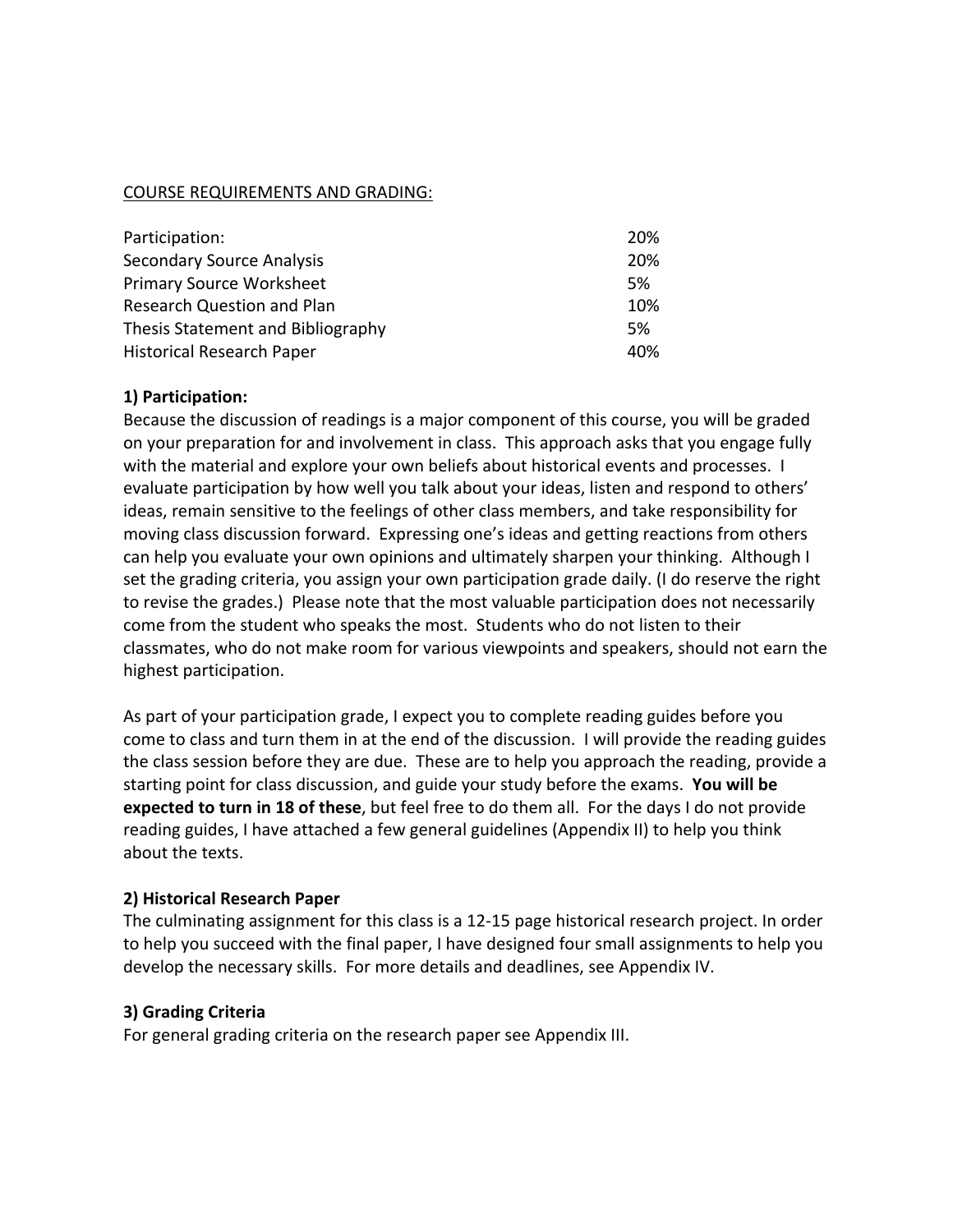## **4) Writing Fellows**

To help with the writing assignments this semester, we have the opportunity to work with the Undergraduate Writing Fellow Program. The Writing Fellows are gifted undergraduates who have received special training to offer critical evaluation and helpful suggestions on your drafts. After you turn in your drafts, I will give them to the Fellows who will read and provide written comments. You will then meet with your Fellow to discuss the paper and strategies for the rewrite. These meetings are mandatory. Your fellows are Emily Atseff (atseff@wisc.edu) and Miranda Dam (mdam@wisc.edu).

This is a terrific opportunity for several reasons. First, our work is always improved by input from others. While the Fellows have no special training in the content of the course, they are trained to help you develop a well‐constructed and persuasive essay. Second, good writing comes through practice and rewriting. The two-draft policy provides a chance for both. Finally, it may help your grade. Many of you will be writing your first historical research paper for this class, and it can be surprisingly challenging. Getting two chances to get it right will improve the quality of your final product.

# **Late Paper Policy:**

Assignments that are late, for whatever reason, will be docked 5 points per day unless I have granted prior approval. This applies to all final assignments, including the take‐home exams. Assignments a week or more late will not be accepted. Late drafts will be accepted only in extraordinary cases and only with my prior approval. If you do not turn in a draft, your final paper will be lowered by a minimum of 10 points.

### **GRADING SCALE**

| 93-100 | А  |
|--------|----|
| 88-92  | AB |
| 83-87  | R  |
| 78-82  | BС |
| 70-77  | C  |
| 60-69  | D  |
| 0-59   | F  |

If you have questions about a grade, speak first to the instructor (Houck). If the question is not resolved, speak with the chair of the Department of Gender and Women's Studies (Aili Tripp). She will attempt to resolve the issue informally and inform you of the Appeals Procedures if no resolution is reached informally.

### ACADEMIC INTEGRITY

By enrolling in this course, each student assumes the responsibilities of an active participant in UW‐Madison's community of scholars in which everyone's academic work and behavior are held to the highest academic integrity standards. Academic misconduct compromises the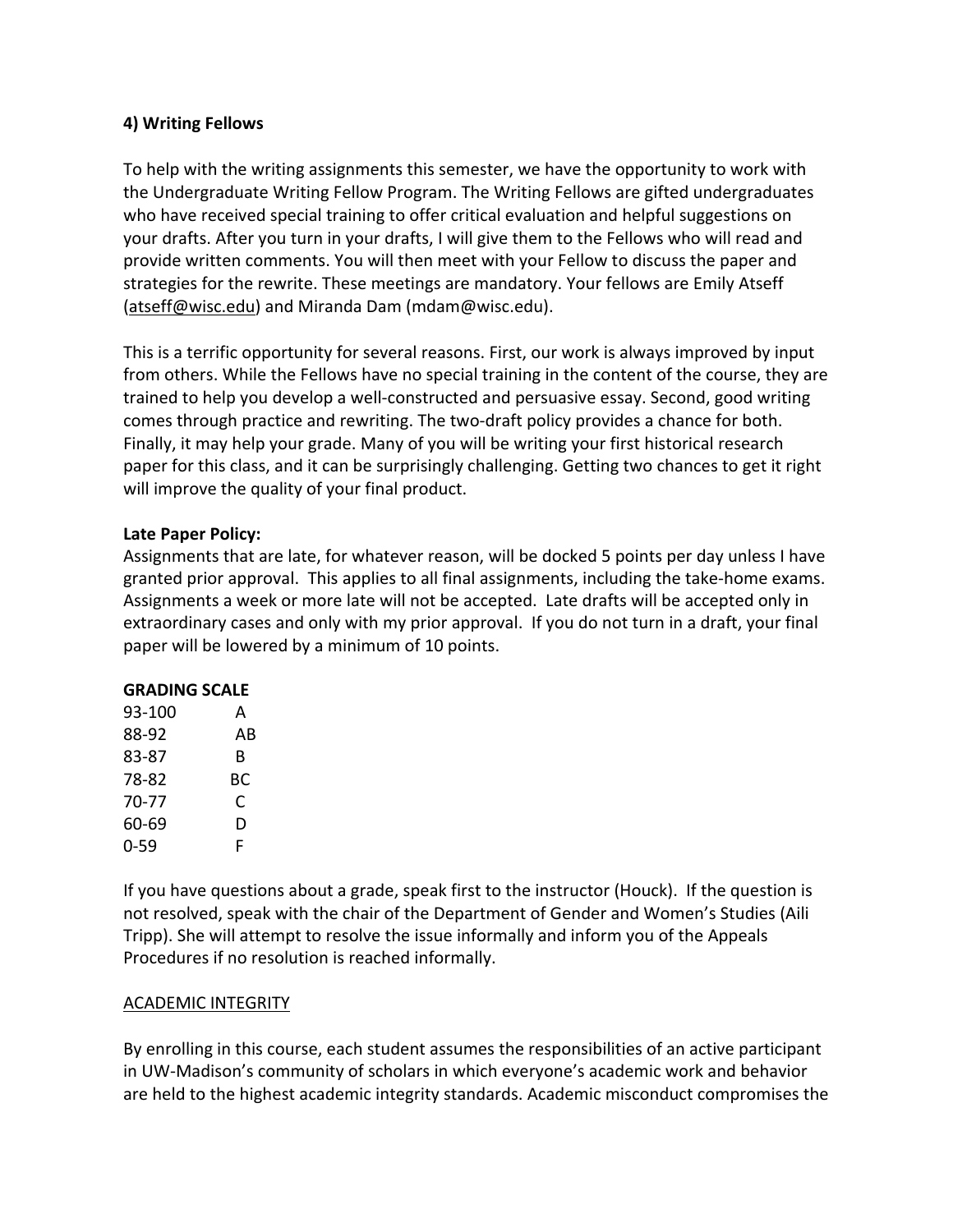integrity of the university. Cheating, fabrication, plagiarism, unauthorized collaboration, and helping others commit these acts are examples of academic misconduct, which can result in disciplinary action. This includes but is not limited to failure on the assignment/course, disciplinary probation, or suspension. Substantial or repeated cases of misconduct will be forwarded to the Office of Student Conduct & Community Standards for additional review. For more information, refer to studentconduct.wiscweb.wisc.edu/academic-integrity/.

### ACCOMMODATIONS FOR STUDENTS WITH DISABILITIES

McBurney Disability Resource Center syllabus statement: "The University of Wisconsin‐ Madison supports the right of all enrolled students to a full and equal educational opportunity. The Americans with Disabilities Act (ADA), Wisconsin State Statute (36.12), and UW‐Madison policy (Faculty Document 1071) require that students with disabilities be reasonably accommodated in instruction and campus life. Reasonable accommodations for students with disabilities is a shared faculty and student responsibility. Students are expected to inform me of their need for instructional accommodations by the end of the third week of the semester, or as soon as possible after a disability has been incurred or recognized. I will work either directly with you or in coordination with the McBurney Center to identify and provide reasonable instructional accommodations. Disability information, including instructional accommodations as part of a student's educational record, is confidential and protected under FERPA."

http://mcburney.wisc.edu/facstaffother/faculty/syllabus.php

# DIVERSITY & INCLUSION

Institutional statement on diversity: "Diversity is a source of strength, creativity, and innovation for UW‐Madison. We value the contributions of each person and respect the profound ways their identity, culture, background, experience, status, abilities, and opinion enrich the university community. We commit ourselves to the pursuit of excellence in teaching, research, outreach, and diversity as inextricably linked goals.

The University of Wisconsin‐Madison fulfills its public mission by creating a welcoming and inclusive community for people from every background – people who as students, faculty, and staff serve Wisconsin and the world." https://diversity.wisc.edu/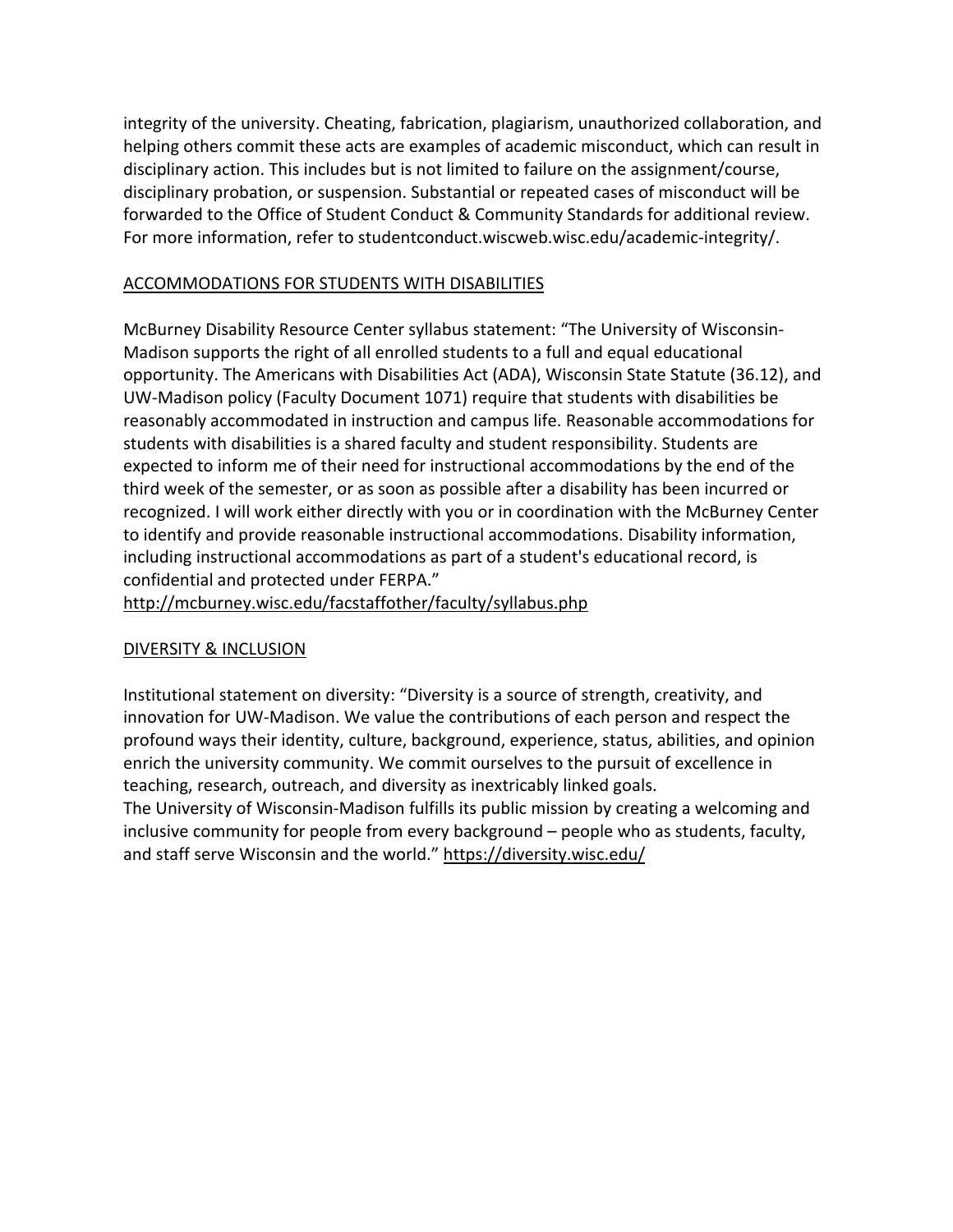# **COURSE SCHEDULE**

| Tuesday, January 22   | Introduction to Women and Health in American History          |
|-----------------------|---------------------------------------------------------------|
| Thursday, January 24  | Menstruation                                                  |
| Tuesday, January 29   | <b>Body Shape</b>                                             |
| Thursday, January 31  | Fitness                                                       |
|                       | <b>Paper Topic Due</b>                                        |
| Tuesday, February 5   | Library workshop, 1220 Health Sciences Learning Center (HSLC) |
| Thursday, February 7  | Sexuality                                                     |
| Tuesday, February 12  | Sexuality                                                     |
| Thursday, February 14 | Library workshop, Wisconsin Historical Society, Lobby         |
|                       | <b>Polished Draft of Secondary Source Analysis Due</b>        |
| Tuesday, February 19  | <b>Birth Control</b>                                          |
| Thursday, February 21 | Abortion                                                      |
|                       | <b>Primary Source Worksheet Due</b>                           |
| Tuesday, February 26  | Lesbian Health and Reproduction                               |
| Thursday, February 28 | Trans Identity and Health Care                                |
|                       | <b>Final Draft of Secondary Source Analysis Due</b>           |
| Tuesday, March        |                                                               |
| 5                     | Sterilization                                                 |
|                       |                                                               |
| Thursday, March 7     | Pregnancy                                                     |
|                       | <b>Research Question and Plan Due</b>                         |
| Tuesday, March 12     | Childbirth                                                    |
| Thursday, March 14    | Childbirth                                                    |
| March 16-March 24     | <b>Spring Break</b>                                           |
| Tuesday, March 26     | Violence against Women                                        |
| Thursday, March 28    | Menopause                                                     |
|                       | <b>Thesis and Bibliography Due</b>                            |
| Tuesday, April 2      | Physicians                                                    |
| Thursday, April 4     | <b>Nurses</b>                                                 |
| Tuesday, April 9      | Midwives                                                      |
| Thursday, April 11    | Domestic Health Workers                                       |
|                       | <b>Polished Draft of Research Paper Due</b>                   |
| Tuesday, April 16     | <b>Feminist Health Workers</b>                                |
| Thursday, April 18    | <b>Women and Illness</b>                                      |
| Tuesday, April 23     | <b>Venereal Disease</b>                                       |
| Thursday, April 25    | <b>Mental Illness</b>                                         |
| Tuesday, April 30     | <b>Breast Cancer</b>                                          |
|                       | <b>Final Draft of Research Paper Due</b>                      |
| Thursday, May 2       | Wrap-up and Evaluations                                       |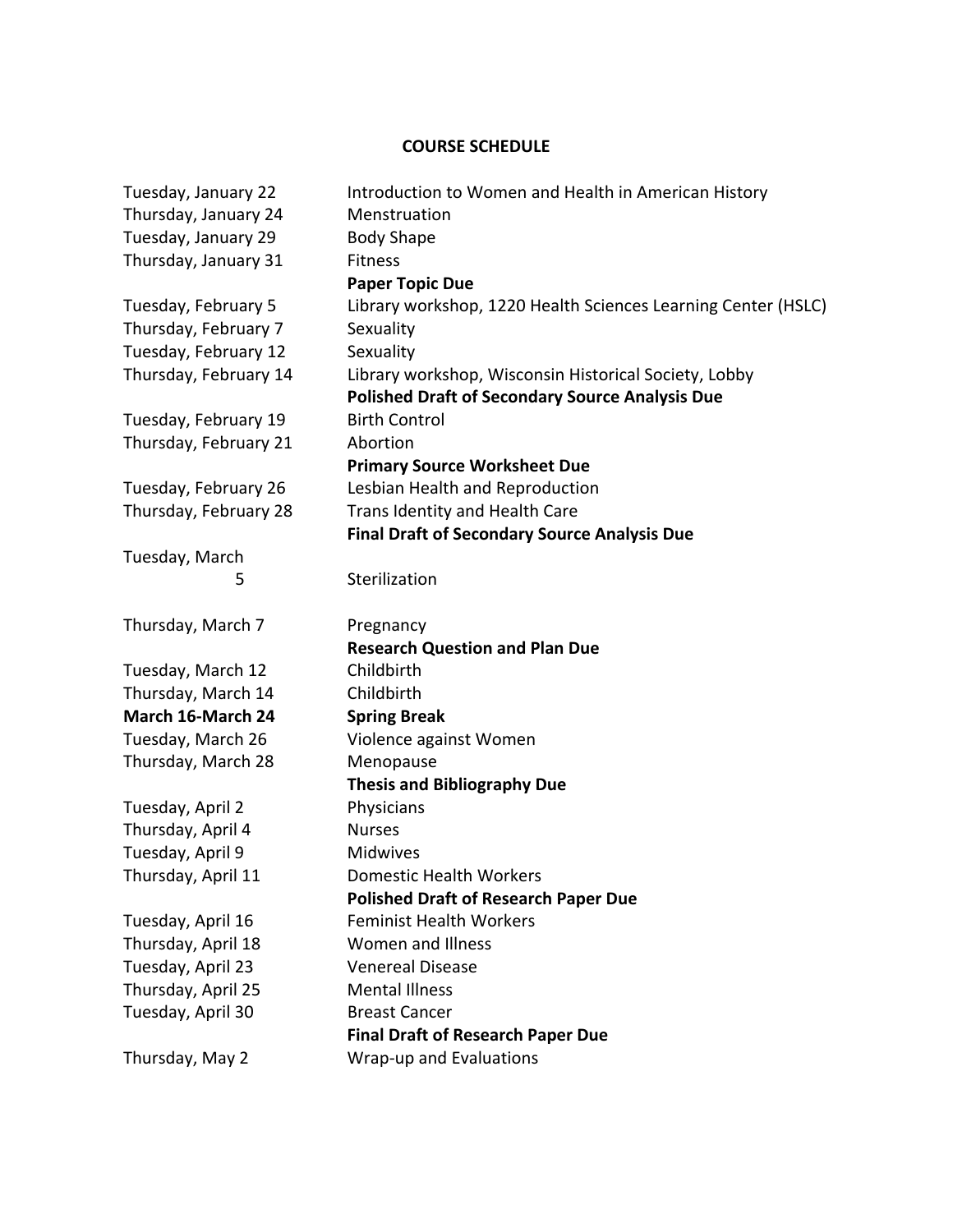Tuesday, January 22

#### **Introduction to Women and Health in American History**

Catherine Beecher, *Letters to the People on Health and Happiness* (1855) in *Roots of Bitterness: Documents of the Social History of American Women*, eds. Nancy Cott, et al (Boston: Northeastern University Press, 1996), 293‐297. Sarah Pratt's Diary, 1846‐7 (excerpts).

#### **UNIT I: WOMEN AND THEIR BODIES**

Thursday, January 24

#### **Menstruation**

- Edward H. Clarke, *Sex in Education, Or a Fair Chance for the Girls* (Boston: James R. Osgood and Company, 1873), 11‐19.
- George Wythe Cook, "Puberty in the Girl," *American Journal of Obstetrics and Diseases of Women and Children* 46 (1902): 804‐807.
- W. A. McKeever and T. W. Shannon, "Mothers Talks to Girls: The Dawning of Womanhood," in *The Science of Living: The Home League Reading Course* (Cincinnati, OH: The World Purity Federation, 1930), 736‐741.
- Joan Jacobs Brumberg, "Something Happens to Girls: Menarche and the Emergence of the Modern American Hygienic Imperative," *Journal of the History of Sexuality* 4 (1993): 99‐127.

"Advice to Women Who are Once‐A‐Month Witches," *Redbook*, April 1969, 94+.

Tuesday, January 29

### **Body Shape**

 Katharina Vester, "Regime Change: Gender, Class, and the Invention of Dieting in Post‐Bellum America," *Journal of Social History* 44 (2010): 39‐70.

 Elizabeth Matelski, "(Big and) Black is Beautiful: Body Image and Expanded Beauty Ideals in the African American Community," in *Reducing Bodies: Amass Culture and the Female Figure in Postwar America* (New York: Routledge, 2017), 108‐128.

Robin Stevens, "The Unmaking of a Fat Girl," *Seventeen Magazine*, May 1971, 122‐  $23+$ .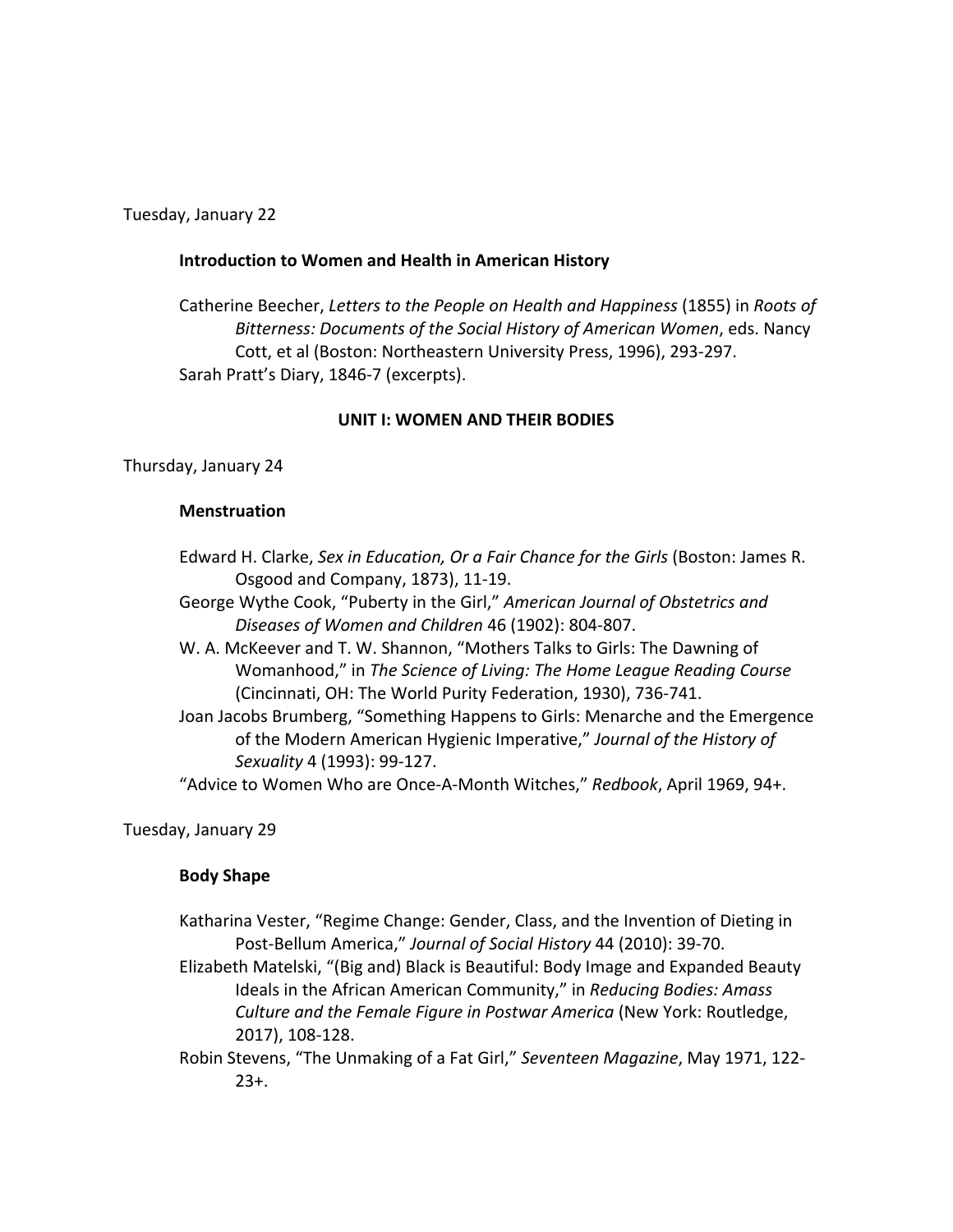Thursday, January 31

#### **Fitness**

- Wendy Rouse and Beth Slutsky, "Empowering the Physical and Political Self: Women and the Practice of Self‐Defense, 1890‐1920," *Journal of the Gilded Age and Progressive Era* 13 (2014): 470‐499.
- Pamela Grundy, "From Amazons to Glamazons: The Rise and Fall of North Carolina

 Women's Basketball, 1920‐1960," *Journal of American History* 87 (2000) 112‐ 146.

#### Tuesday, February 5

Library Workshop, 1220 Health Sciences Learning Center (HSLC)

Thursday, February 7

#### **Sexuality I**

- Mary Ries Melendy, "Sex Life During Marriage," in *Vivilore: The Pathway to Mental and Physical Perfection* (Chicago: W.R. Vansant, 1904), 309‐319.
- E. Azalia Hackley, "Love," in *The Colored Girl Beautiful* (Kansas City: MO: Burton Publishing Company, 1916), 61‐68.
- Elizabeth Alice Clement, "The Treat: Transforming Sexual Values at the Turn of the Century," in *Love for Sale: Courting, Treating, and Prostitution in New York City, 1900‐1945* (Chapel Hill: UNC Press, 2006), 45‐75.
- Cheryl D. Hicks, "'Bright and Good Looking Colored Girl': Black Women's Sexuality and 'Harmful Intimacy in Early Twentieth‐Century New York," *Journal of the History of Sexuality* 18 (2009): 418‐456.

Tuesday, February 12

#### **Sexuality II**

- Jane Gerhard, "Revisiting the Myth of the Vaginal Orgasm: The Female Orgasm in American Sexual Thought and Second Wave Feminism," *Feminist Studies* 26 (2000): 449‐476.
- Isabel Emslie Hutton, "Sex Life During Marriage," in *Sex Technique in Marriage* (New York: Emerson Books, 1944), 86‐98.
- Marabel Morgan, *The Total Woman* (New York: Pocket Books, 1977), 111‐133.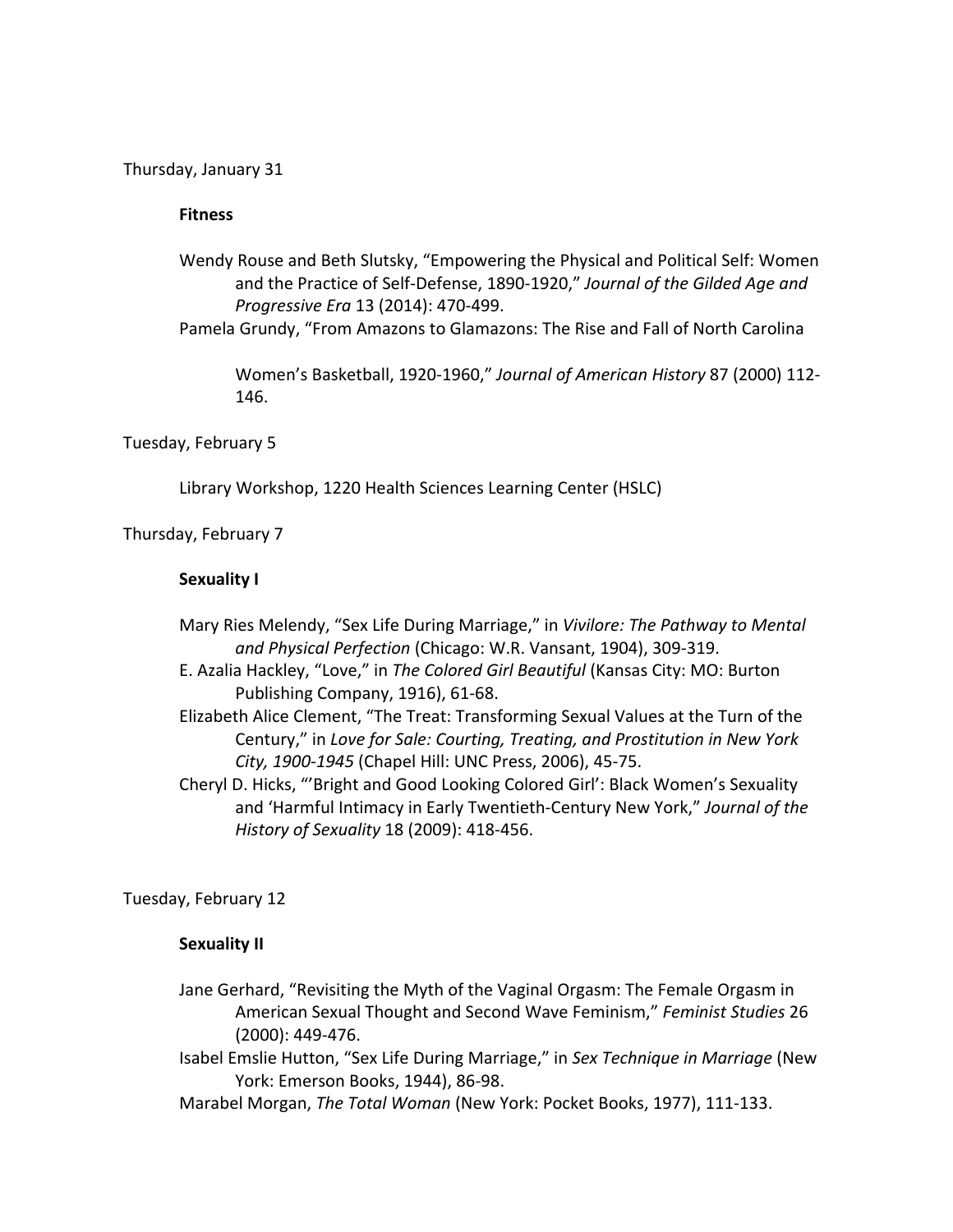Thursday, February 14

Library Tour, Wisconsin State Historical Society

# **Birth Control**

Andrea Tone, "Black Market Birth Control: Contraceptive Entrepreneurship and Criminality in the Gilded Age," *Journal of American History* 87 (2000): 435‐ 459.

Tuesday February 19

# **Birth Control**

Johanna Schoen, "Fighting for Child Health: Race, Birth Control, and the State in the Jim Crow South," *Social Politics* 4 (1997): 90‐113.

Elizabeth Siegel Watkins, "Physicians, Patients, and the New Oral Contraceptives," in *On the Pill: A Social History of Oral Contraceptives* (Baltimore: Johns Hopkins University Press, 1998), 34‐52.

Letters from Women to the *Birth Control Review* 1917‐1918.

"A Negro Number," *Birth Control Review* 16 (1932): 163‐167.

 Frederic C. Wood, "Should Birth Control Be Available to Single Women," *Good Housekeeping,* February 1967, 12+.

Thursday, February 21

# **Abortion**

Advertisements, 1841, 1856, 1866, 1932, 1937. Miscellaneous newspapers.

 Jennifer A. Nelson, "'Abortions under Community Control': Feminism, Nationalism, and the Politics of reproduction among New York City's Young Lords," *Journal of Women's History* 13 (2001): 157‐180.

 Karissa Haugeberg, "'How Come There's Only Men Up There?': Catholic Women's Grassroots Anti‐Abortion Activism," *Journal of Women's History* 27 (2015): 38‐ 61.

"Jane," *Voices,* June‐November, 1973

D. L. Cuddy, "Black Genocide," *America,* October 3, 1981.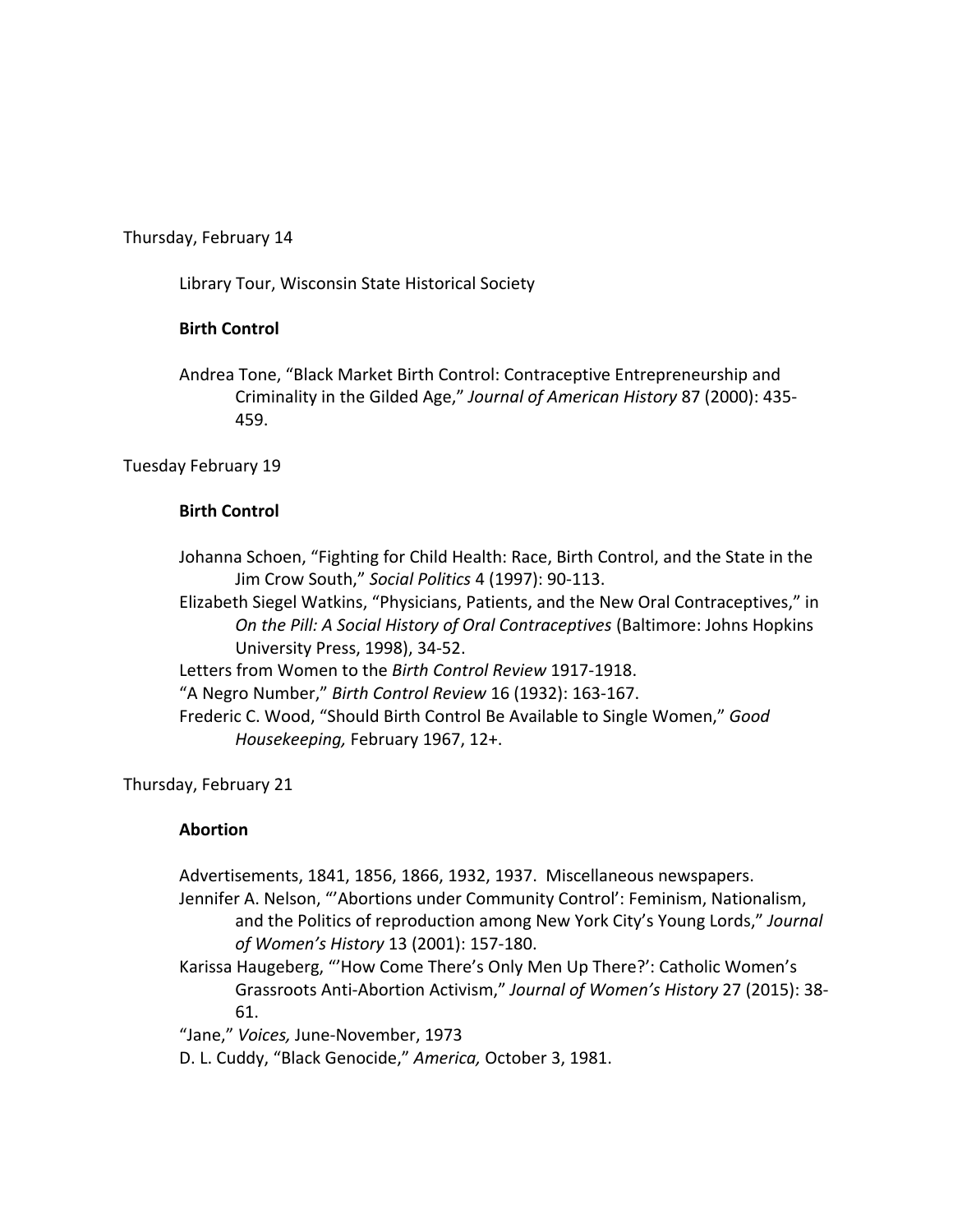Tuesday, February 26

#### **Lesbian Health and Reproduction**

Francie Hornstein, *Lesbian Health Care* (1974).

Katie Batza, "From Sperm Runners to Sperm Banks: Lesbians, Assisted Conception, and Challenging the Fertility Industry, 1971‐1983," *Journal of Women's History* 28 (2016): 82‐102.

Judith A. Houck, "Medicine and Health for Sexual Minorities," *International Encyclopedia of the Social and Behavioral Sciences*, 2nd Edition, 2015):110‐117

Thursday, February 28

#### **Trans Identity and Health Care**

- Joanne Meyerowitz, "From Sex to Gender," in *How Sex Changed: A History of Transsexuality in the United States* (Cambridge, MA: Harvard University Press, 2002), 98‐129.
- Leslie Feinberg, "Trans Health Crisis: For Us It's Life or Death," *American Journal of Public Health* 91 (2001): 897‐900.
- Nancy W. Selix and Stefan Rowniak, "Provision of Patient‐Centered Transgender Care," *Journal of Midwifery and Women's Health* 61 (2016): 744‐51.

Tuesday, March 5

### **Sterilization**

- Johanna Schoen, "Between Choice and Coercion: Women and the Politics of Sterilization in North Carolina, 1929‐1975," *Journal of Women's History* 13 (2001): 134‐156.
- Meg Devlin O'Sullivan, "Informing Red Power and Transforming the Second Wave: Native American Women and the Struggle against Coerced Sterilization in the 1970s," *Women's History Review* 25 (2016): 965‐982.

"To Halt the Imbecile's Perilous Line," *The Literary Digest*, May 21, 1927, 11.

"Upholds Operating on Feeble‐Minded," *New York Times*, May 3, 1927, 19.

Fred P. Graham, "The Law: 'Sterilization or Jail,'" *New York Times*, May 29, 1966, E8.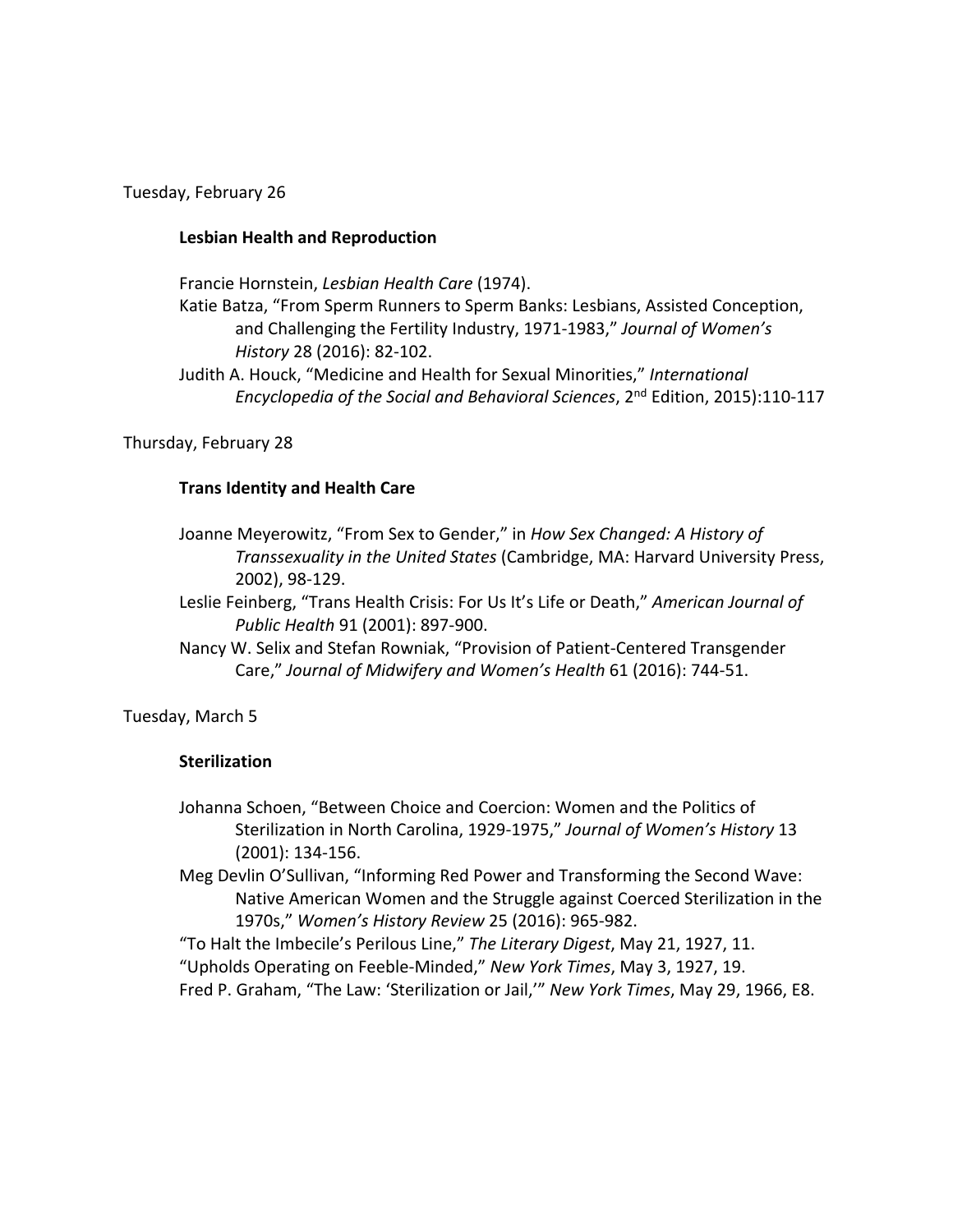#### Thursday, March 7

#### **Pregnancy**

- Lynn M. Paltrow and Jeanne Flavin, "Arrests of and Forced Interventions on Pregnant Women in the United States, 1973‐2005: Implications for Women's Legal Status and Public Health," *Journal of Health Politics, Policy and Law* 38 (2013): 299‐343.
- Sarah A. Leavitt, "'A Private Little Revolution': The Home Pregnancy Test in American Culture," *Bulletin of the History of Medicine* 80 (2006): 317‐345.

Tuesday, March 12

#### **Childbirth, Nineteenth Century**

Letters from Nettie Fowler McCormack to Anita McComick Blaine, from Anita to Nettie, and from Miss. Hammond to Mrs. McCormick, 1890 (McCormick papers).

Letters from Jane Savine to Elizabeth Gordon, 1846.

 Miriam Rich, "The Curse of the Civilised Woman: Race, Gender and the Pain of Childbirth in Nineteenth‐Century American Medicine, *Gender and History* 28 (2016): 57‐76.

Thursday, March 14

### **Childbirth, Twentieth Century**

- Charles Anthony Robinson, "Extern: How the Babies of the Slums are Brought into the World," *Century* 115 (1882): 551‐60.
- Judith Walzer Leavitt, "Birthing and Anesthesia: The Debate Over Twilight Sleep, " in *Mothers and Motherhood: Readings in American History* ed. Rima Apple and Janet Golden (Columbus: Ohio State University Press, 1997), 242‐258.
- Carolyn Herbst Lewis, "'At Home, You're the Most Important Thing': The Chicago Maternity Center and Medical Home Birth, 1932‐1973," *Journal of Women's History* 30 (2018): 35‐59.

Tuesday, March 26

#### **Violence Against Women**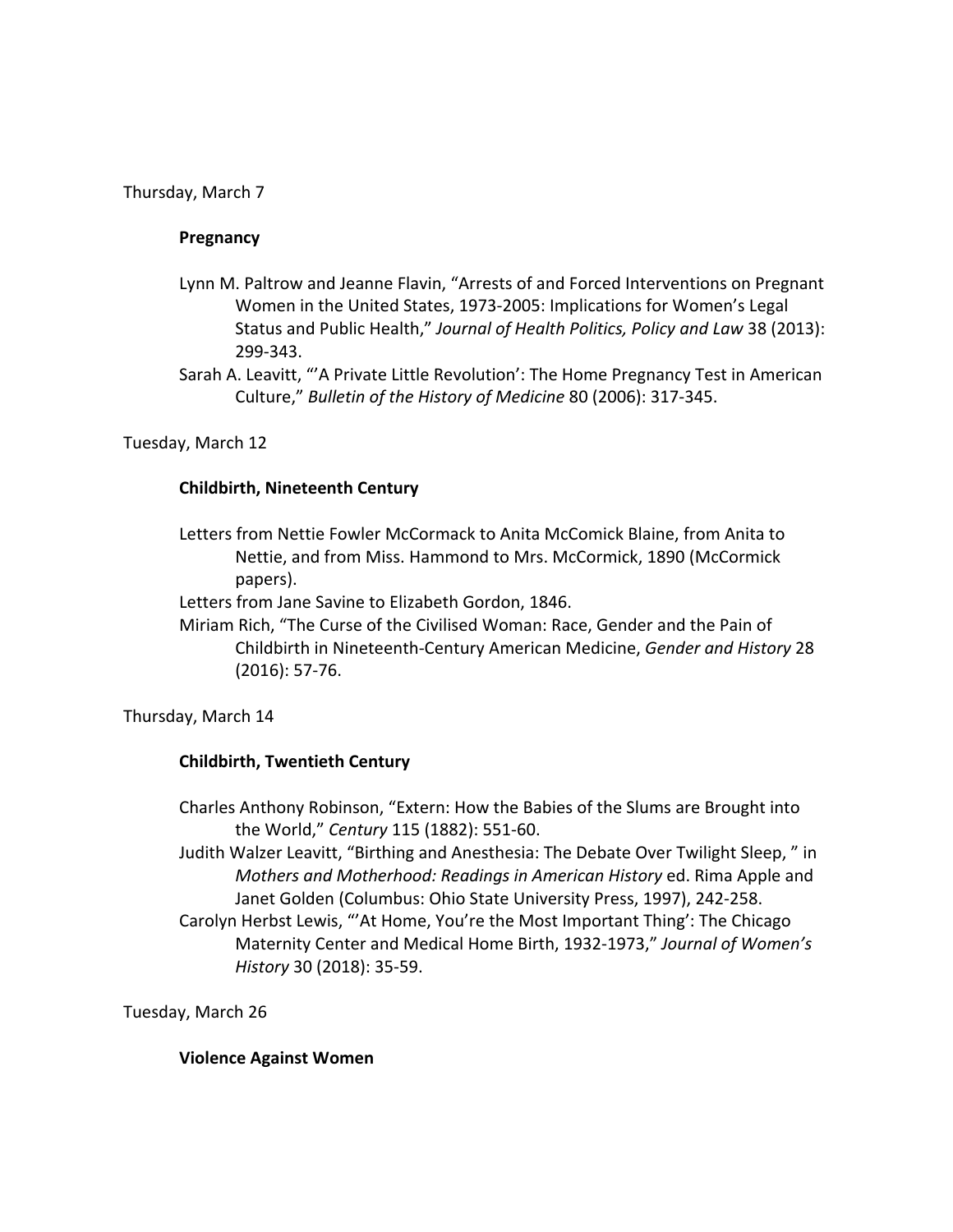Sean T. Moore, "'Justifiable Provocation': Violence against Women in Essex County, New York, 1799‐1860," *Journal of Social History* 35 (2002): 889‐918. Danielle L. McGuire, "'It Was like All of Us Had Been Raped': Sexual Violence, Community Mobilization, and the African American Freedom Struggle," *Journal of American History* 91 (2004): 906‐931. L. S., "Pardoning the Crime of Rape," *The Woman's Journal*, May 25, 1878, 164. L. S., "Crimes against Women," *The Woman's Journal*, June 16, 1877, 188. "Favors Whipping Post," *Wisconsin Weekly Advocate*, September 17, 1903. Susan Griffin, "Rape: The All‐American Crime," *Ramparts*, September 1971, 26‐35.

Thursday, March 28

### **Menopause**

 Robert A. Wilson, "A Key to Staying Young," *Look*, January 11, 1966, 66+. Letter from Mrs. Blindt to the American Medical Association, November 9, 1970. Survey responses re menopause c. 1950, Dorothy Brush Papers. Letters and questionnaire responses to Women in Midstream, c. 1975. Judith A. Houck, "'What Do These Women Want?': Feminist Responses to *Feminine Forever*, 1963‐1980," *Bulletin of the History of Medicine* 77 (2003): 103‐132.

### **UNIT II: WOMEN HEALTH CARE WORKERS**

Tuesday April 2

### **Physicians**

| Arleen Marcia Tuchman, "Situating Gender: Marie E. Zakrzewska and the Place of    |
|-----------------------------------------------------------------------------------|
| Science in Women's Medical Education," Isis, 95 (2004): 34-57.                    |
| Ellen S. More, "'A Certain Restless Ambition': Women Physicians and World War I," |
| American Quarterly 41 (1989): 636-660.                                            |
| Florence Brown Sherbon, "Women in Medicine," The Medical Woman's Journal          |
| $(1925): 240-243.$                                                                |
| Isabella Vandervall, "Some Problems of the Colored Woman Physician," The          |
| Woman's Medical Journal 27 (1917): 156-158.                                       |
| "Can a Colored Woman Be a Physician," The Crisis, February 1933, 33-34.           |
| "Dear Mrs. "September 2, 1964 letter from unnamed medical school.                 |
|                                                                                   |

Thursday, April 4

 **Nurses**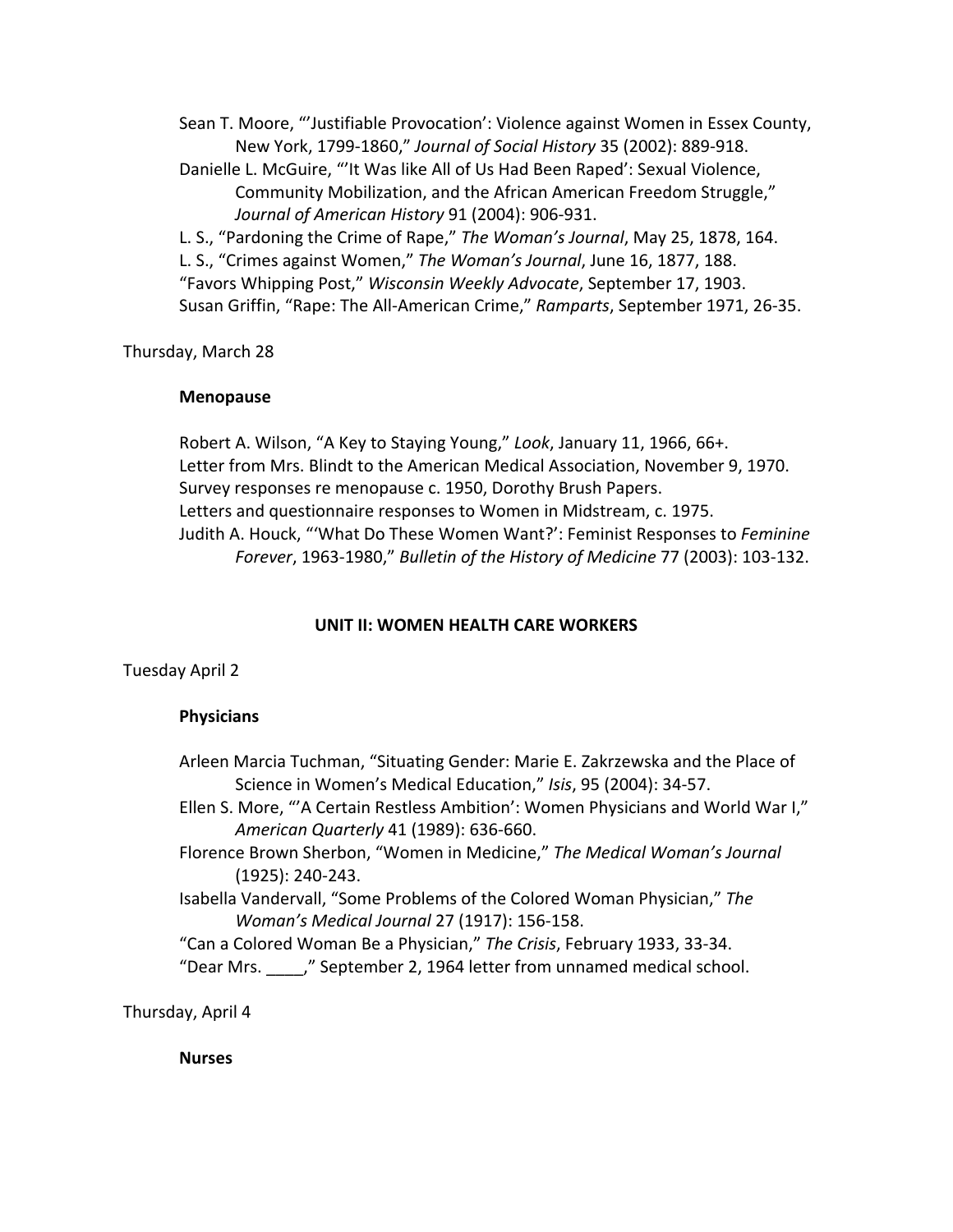- Emily K. Abel, "'We Are Left So Much Alone to Work Out Our Own Problems': Nurses on American Indian Reservations During the 1930s," *Nursing History Review* 4 (1996): 43‐64.
- Charissa J. Threat, "'The Hands That Might Save Them': Gender, Race and the Politics of Nursing in the United States during the Second World War," *Gender and History* 24 (2012): 456‐474.
- Nina Gage and Alma Haupt, "Some Observations on Negro Nursing in the South," *Public Health Nurse* 24 (1932): 674‐680.

Tuesday, April 9

#### **Midwives**

- "Official Midwife" and "Birth Practices," in *Listen to Me Good: The Life Story of an Alabama Midwife*, Margaret Charles Smith and Linda Janet Holmes (Columbus: Ohio State University Press, 1996), 63‐112.
- Susan L. Smith, "Medicine, Midwifery, and the State: Japanese American and Health Care in Hawai'i, 1885‐1945," *Journal of Asian American Studies* 4 (2001): 57‐ 75.

Thursday, April 11

### **Domestic Health Workers**

- Eileen Boris and Jennifer Klein, "Neither Nurses nor Maids," in *Caring for America: Home Health Care Workers in the Shadow of the Welfare State* (New York: Oxford University Press, 2012), 19‐39.
- Elena Conis, "A Mother's Responsibility: Women, Medicine, and the Rise of Contemporary Vaccine Skepticism in the United States," *Bulletin of the History of Medicine* 87 (2013): 407‐435.

Tuesday, April 16

### **Feminist Health Workers**

Wendy Kline, "'Please Include This in Your Book': Readers Respond to Our Bodies Ourselves," *Bulletin of the History of Medicine* 79 (2005): 81‐110. Judith A. Houck, "The Best Prescription for Women's Health: Feminist Approaches to

Well‐Woman Care," in *Prescribed: Writing, Filling, Using, and Abusing the Prescription in Modern America*, Jeremy A. Greene and Elizabeth Siegel Watkins, eds. (Baltimore: Johns Hopkins University Press, 2012), 134‐156.

Byllye Y. Avery, "Breathing Life Into Ourselves: The Evolution of the National Black Women's Health Project," in *Black Women's Health Book: Speaking for*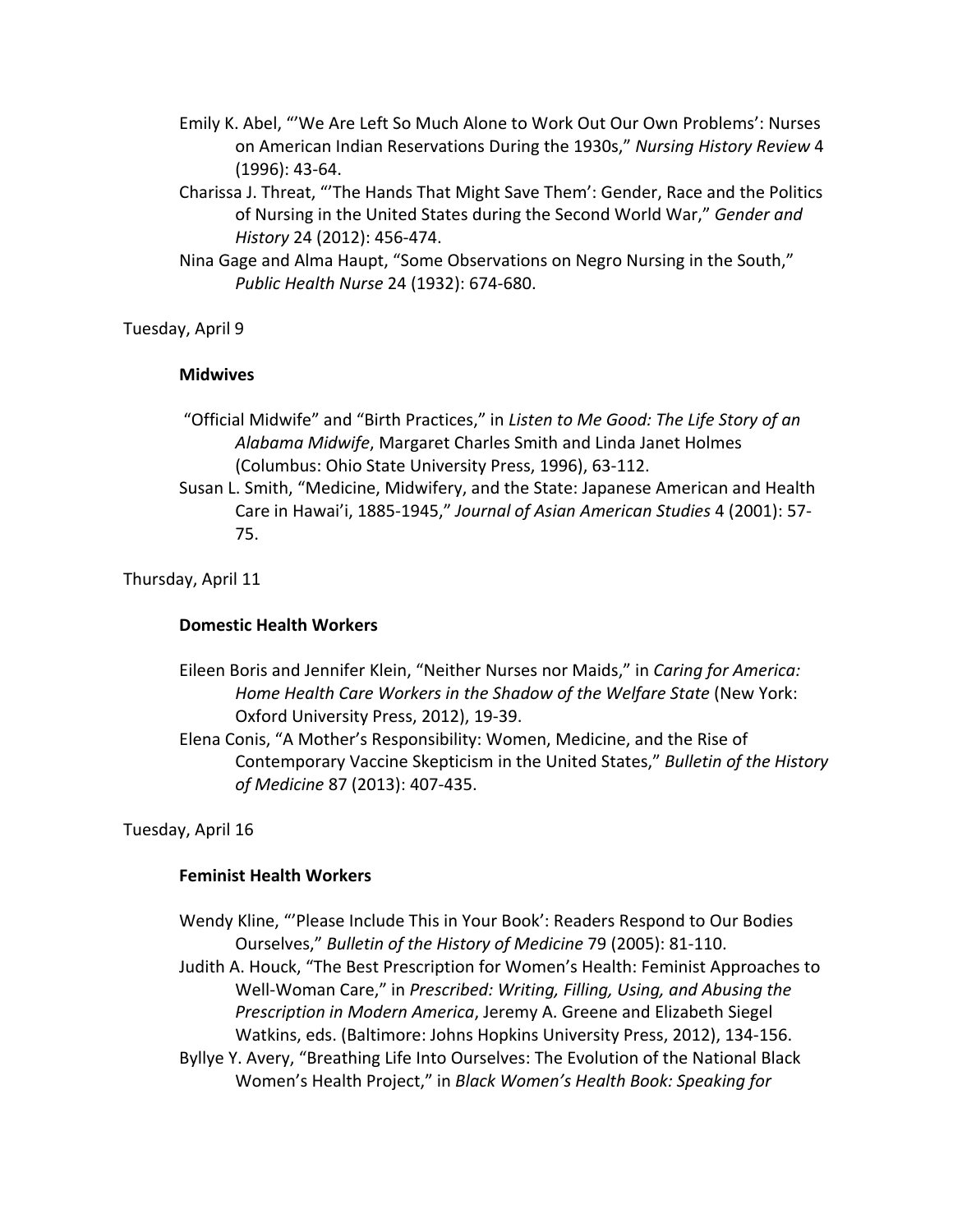*Ourselves,* new, expanded edition, ed. Evelyn White (Seattle: Seal, 1994), 4‐ 10. West Coast Sisters, *Self‐help Clinic I* and *II* (1971).

#### **UNIT III: GENDER AND DISEASE**

Thursday, April 18

#### **Women and Illness**

 Judith Walzer Leavitt, "Gendered Expectation: Women and Early Twentieth‐Century Public Health," in *Women and Health,* 612‐633.

 Susan Cahn, "Come Out, Come Out, Whatever You've Got; or Still Crazy After All These Years," *Feminist Studies* 29 (2003): 7‐18.

Tuesday, April 23

#### **Venereal Disease**

Alexandra Lord, "'Naturally Clean and Wholesome': Women, Sex Education, and the United States Public Health Service, 1918‐1928," *Social History of Medicine*, 17 (2004): 423‐441.

Paul A. Lombardo, "A Child's Right to Be Well Born: Venereal Disease and the Eugenic Marriage Laws," *Perspectives in Biology and Medicine* 60 (2017): 211‐232.

Prince A. Morrow, "The Relations of Social Disease to the Family," *American Journal of Sociology* 14 (1909): 622‐37.

Thursday, April 25

#### **Mental Illness**

Charlotte Perkins Gilman, *The Yellow Wallpaper* (1892).

 Laura D. Hirshbein, "Science, Gender, and the Emergence of Depression in American Psychiatry, 1952‐1980," *Journal of the History of Medicine and Allied Sciences* 61 (2006): 187‐216.

Tuesday, April 30

#### **Breast Cancer**

- Robert Aronowitz, "Do Not Delay: Breast Cancer and Time, 1900‐1970," *Milbank Quarterly*, 79 (2001): 355‐386.
- Barbara Ehrenreich, "Welcome to Cancerland: A Mammogram Leads to a Cult of Pink Kitsch," *Harper's,* November 2001, 43‐53.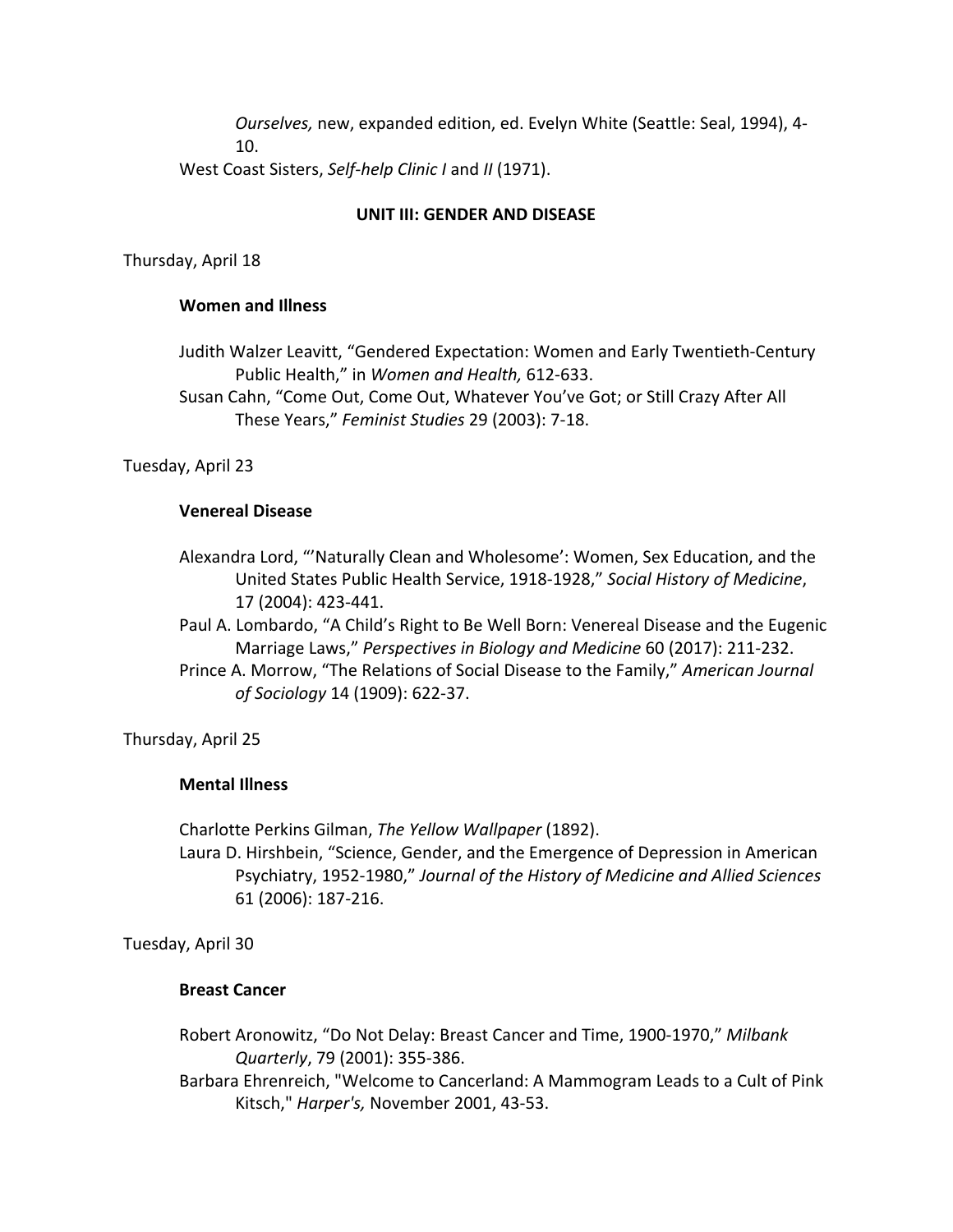Thursday, May 2

# **Wrap‐up and Evaluation**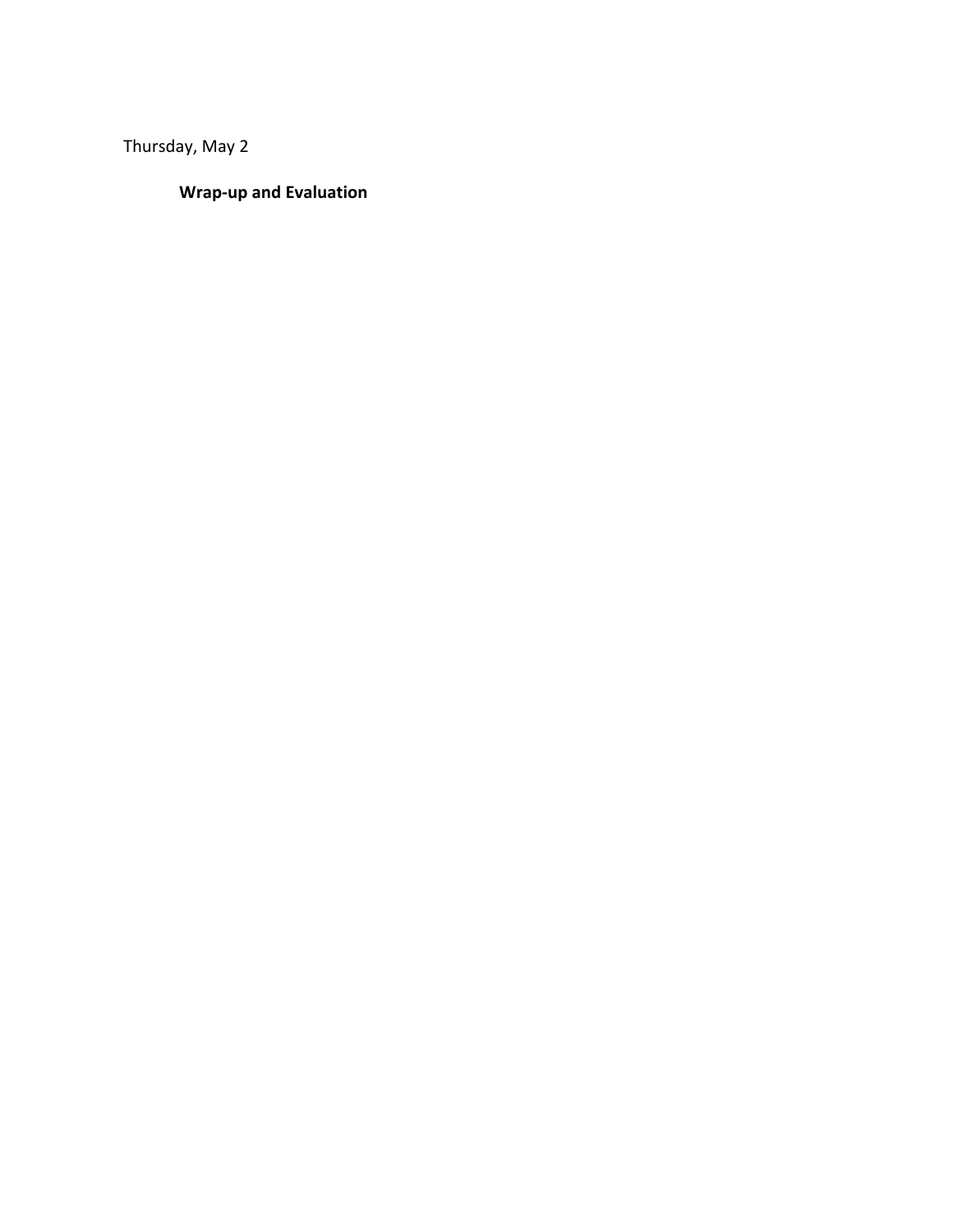#### **GENDER AND WOMEN'S STUDIES 531 Women and Health in American History**  Spring 2019 **Appendix I: How to Grade Your Participation**

#### **1) Attendance points** 3

 If you show up on time and stay the whole class period, you earn full credit. If not, adjust accordingly.

#### **2) Attention points** 2

 If you pay attention to the conversation, give yourself full credit. If you read a magazine, do a crossword puzzle, or take a nap, adjust accordingly.

### **3) Preparation points** 2

If you read all the readings, give yourself full credit. If not, adjust accordingly.

#### **4) Participation**

Participation points gauge several aspects of course involvement. They reflect whether you have understood the basic issues, engaged with the material, volunteered your opinions, and listened to your classmates. Choose the category (and the point assignment) that best fits your situation.

| Category A-no participation                                                                                                                                                                                                | 0 |  |
|----------------------------------------------------------------------------------------------------------------------------------------------------------------------------------------------------------------------------|---|--|
| did not participate in discussion                                                                                                                                                                                          |   |  |
| Category B-good participation                                                                                                                                                                                              | 1 |  |
| answered a question when directly asked<br>volunteered an item for a board list                                                                                                                                            |   |  |
| Category C-better participation                                                                                                                                                                                            | 2 |  |
| asked a question<br>participated in small groups discussion<br>voluntarily offered an interpretation of an event or reading<br>voluntarily offered a summary of a reading                                                  |   |  |
| Category D--best participation                                                                                                                                                                                             | 3 |  |
| advanced the conversation by building on the efforts of your peers<br>brought two comments or articles in conversation with each other<br>helped clarify a confusing text or claim<br>offered to play the devil's advocate |   |  |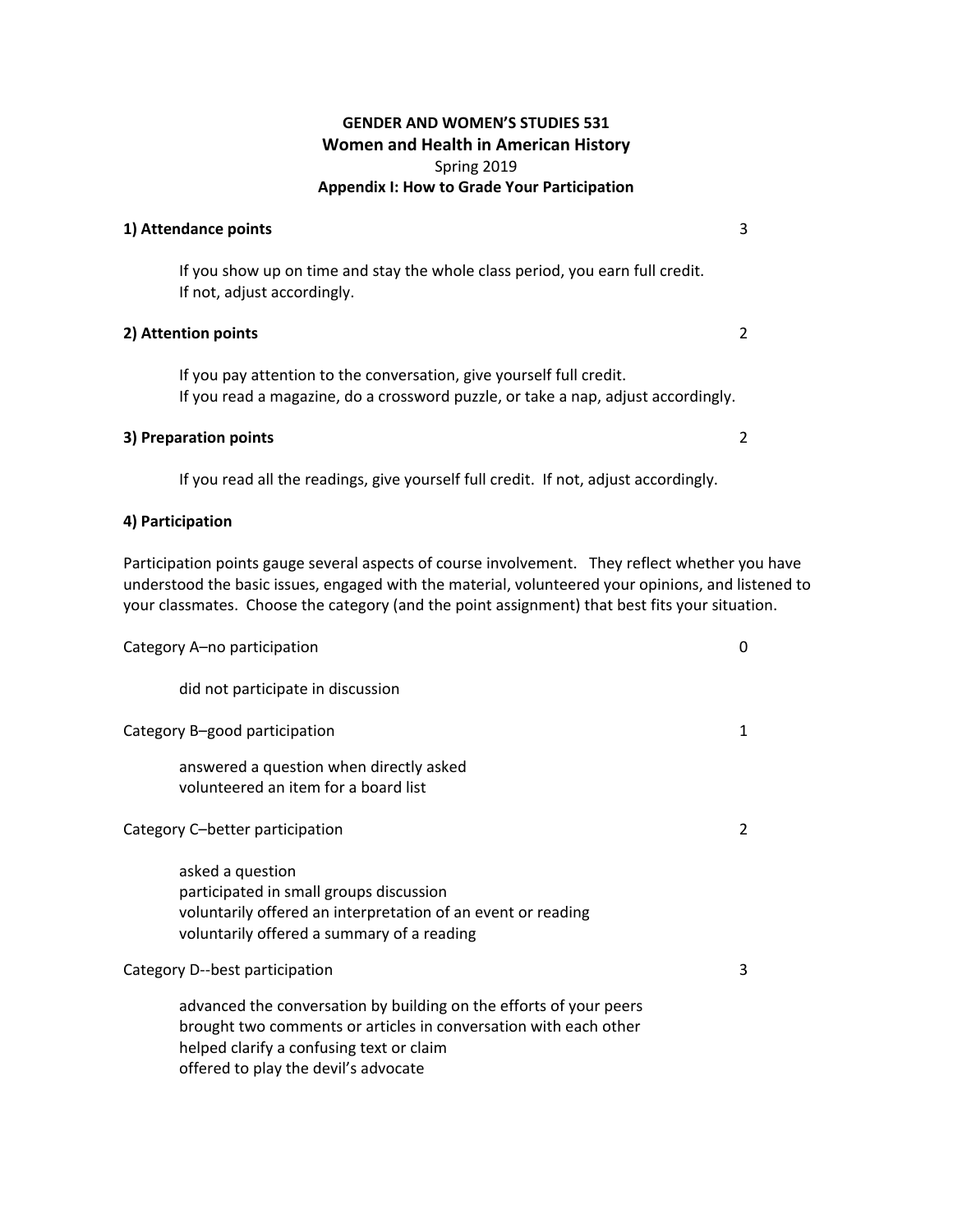I generally accept the grade you offer, but I have the final authority. Make sure you describe on the participation chart how you arrived at your number.

The discussion format is based upon the notion that students can and do learn from each other. To acknowledge this, **one bonus discussion point will be assigned by your peers.**  After every discussion, you will indicate which two people you believe contributed most valuably to discussion that day and explain why. Please note that this is not a reward for sheer quantity. Instead, perhaps someone asked one question that you made you rethink an issue. Perhaps somebody brought two disparate strains together in a way that enlivened discussion. Perhaps somebody dared to offer a contrary opinion. Perhaps someone rephrased what you were trying to say in a way that helped others understand. Maybe someone helped you finally understand discourse analysis. Carefully consider which of your classmates helped you engage, understand, and analyze the material.

Attendance is part of your participation grade. You cannot participate in the conversation if you are not present for it. Participation grades will be figured to allow you one absence without penalty. Any absences beyond one may affect your participation grade. If you notify me within 12 hours before class or after class that you will be unable to attend, I **may** waive any missed‐class penalty. If you are sick, please don't come to class and do notify me.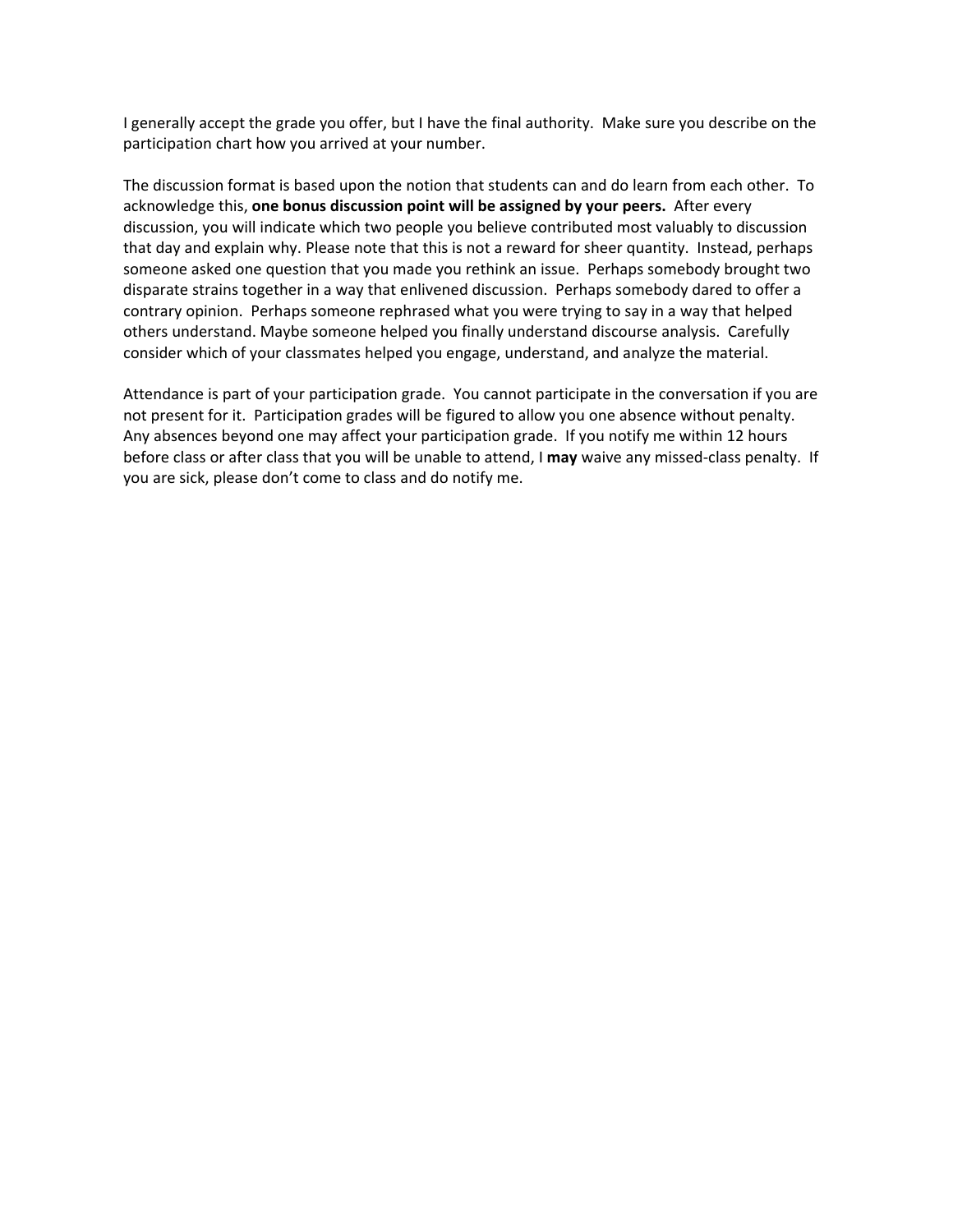# **GENDER AND WOMEN'S STUDIES 531 Women and Health in American History**  Spring 2019 Appendix II: Approaching Texts

#### **As you read:**

Decide whether the source is a primary source or a secondary source. (In general, a primary source is a text generated at the time of the event or issue or person discussed. A secondary source is a document that analyzes that event, issue, or person from a historical perspective. If the topic of discussion is tuberculosis in the early 19<sup>th</sup> century, primary sources might include medical literature, newspaper articles, journal entries, short stories, domestic health guides, and personal letters from the early 19<sup>th</sup> century. Secondary sources might include a historian's account of tuberculosis in the early 19<sup>th</sup> century that was written in the 20<sup>th</sup> century. There are cases where the differences are more fuzzy, but start from this rough distinction.

#### **If the source is a primary source:**

a) Note the date. What else happened at the same time? Make sure you understand the chronology of the sources for any given topic.

b) What perspective does it illuminate? Was it written by a middle-class woman facing childbirth? Was it written by a physician advising women how to cope with childbirth?

- c) What is the author's goal? Is she trying to persuade? Inform? Seduce? Scold?
- d) Who is the intended audience for the piece?
- e) Look up words and phrases you don't know.
- f) Can you identify a take-home message?

#### **If the source is a secondary source:**

a) Figure out the author's argument. Every article has a main point. Make sure you know what it is. (Knowing the argument is different than knowing what the article is about).

b) What kind of evidence does the author use? (Prescriptive literature, diary entries, medical journals?) Is the evidence appropriate for the argument?

c) Is the argument persuasive? Has the author proven his or her claim?

d) Keep track of the chronology. In other words, if the author is describing change over time, make sure you understand how, when, and why things change.

e) Look up words and phrases you don't know.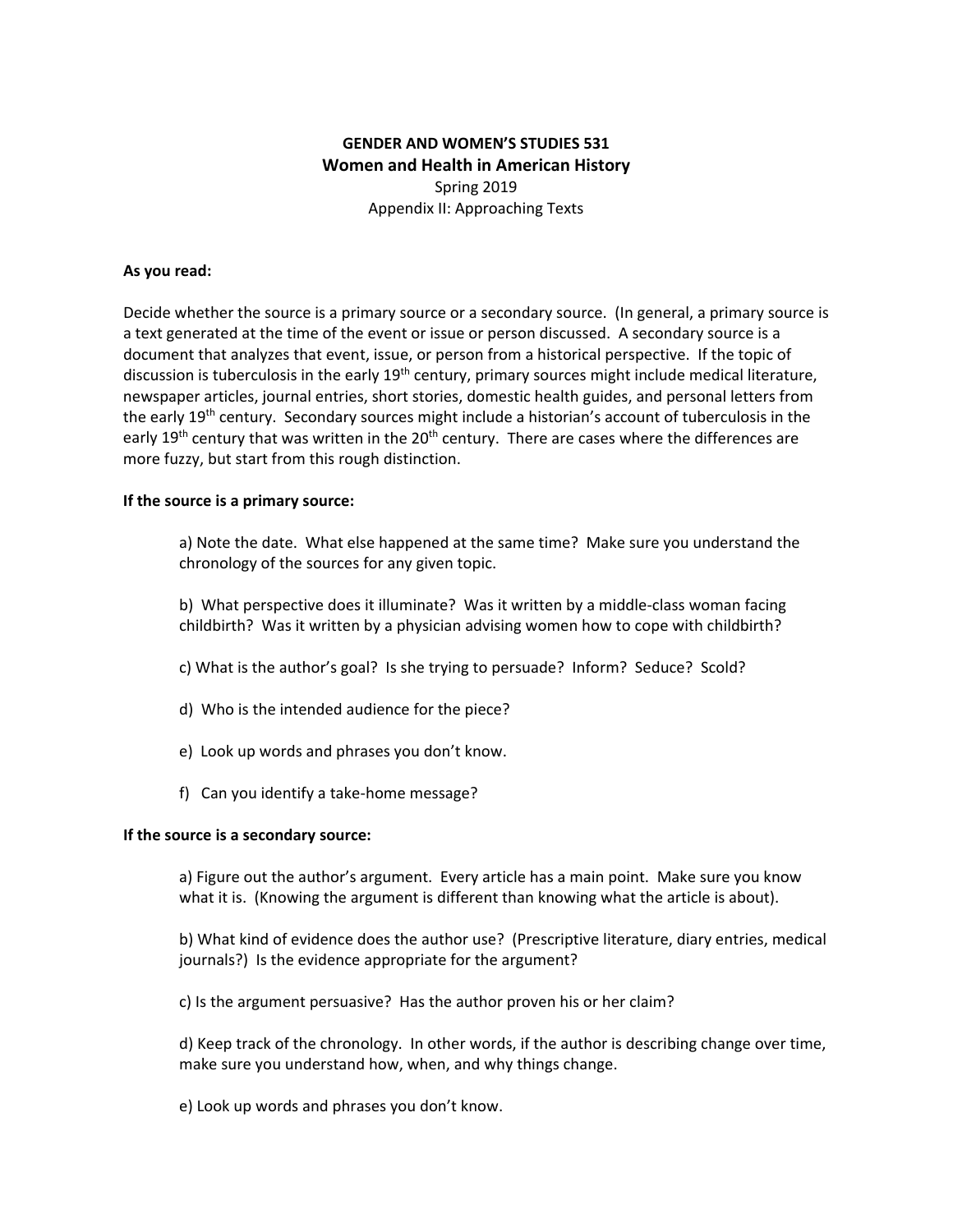#### **GENDER AND WOMEN'S STUDIES 531 Women and Health in American History**  Paper Grading Criteria Appendix III

#### **Grading Criteria:**

The paper will be evaluated on the specificity of its thesis, the soundness of its organization, the strength of its analysis, the effectiveness of its evidence, the originality of its ideas, and the grace of its style.

**Thesis:** A thesis is the reason a paper exists; it is the point you are trying to make. A thesis should not merely describe what the paper does ("This paper examines the validity of the biological understandings of gendered behaviors"). Instead, your thesis statement establishes your claim ("The efforts to link gendered behavior and biology always rely on culturally and historically specific notions of gender. The failure to recognize the culture‐bound definitions of gender weakens the claims that gendered behaviors‐‐such as playing with truck‐‐are biologically based.")

**Organization:** The organization of your paper should revolve around your thesis. Each paragraph should build an argument in support of the thesis. Consider every paragraph a mini‐argument. It should have one main idea (presented in the topic sentence) and three to five sentences (or so) that clearly support the topic sentence. Each paragraph should be connected to the one above it by a transition. End with a conclusion that explains how your paper contributes to the history of the American body.

**Evidence:** For the critical reaction paper, your evidence will come from the course reader. For the research project, you will need to track down the evidence yourself. In both cases, I will evaluate the appropriateness of the evidence for the claims you are trying to make.

**Analysis:** Your paper should analyze and interpret the evidence to support your claim. Imagine for a moment a courtroom drama on TV. The gun, the barking dog, the tire tracks are all deployed by the prosecutor to support her case. But she does not merely describe the evidence; she uses it to make a point. She claims that the fingerprints on the gun, coupled with the tire tracks that match Jane Doe's car prove that Jane murdered Hello Kitty. Or pretend you are the defense attorney who analyzes the same evidence to prove Jane is innocent. The defense attorney notes that the finger prints provided only a three‐point match, and besides, Jane shoots regularly at the firing range. Further, he claims that Jane loaned her car to her friend Willy that night so he could attend a "Dance, Dance Revolution" tournament. In other words, evidence does not speak for itself; your analysis gives evidence meaning. In the same way, you must analyze your sources, you must interpret them, to make a convincing case.

**Originality:** A first-rate essay will not just reiterate the claims made in the readings or the ideas raised in discussion. Instead, the best essays will use the readings and discussions as the starting point to explore and create your own interpretations of a topic.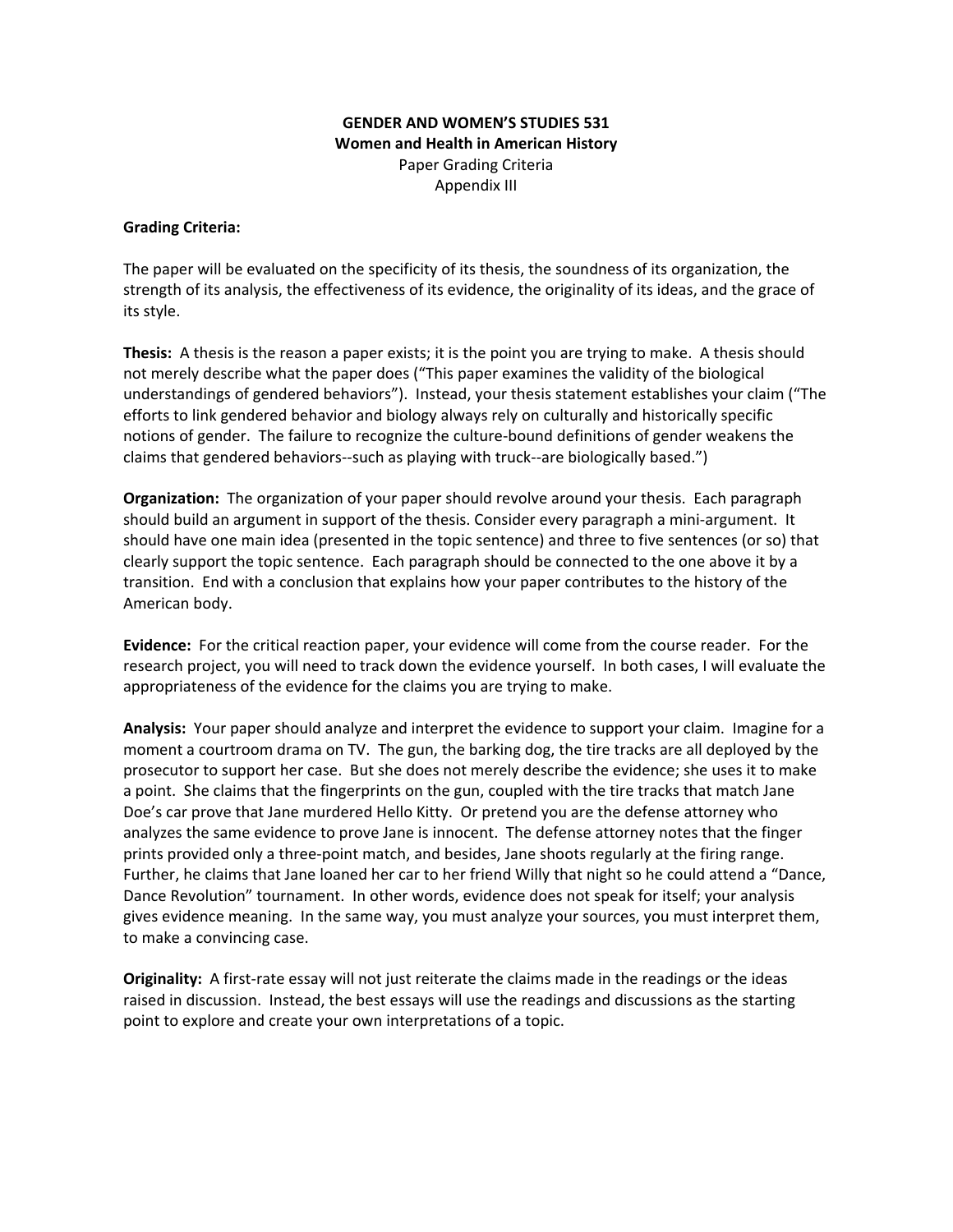**Style:** The best ideas can fail to impress if packaged carelessly or imprecisely. Vague or messy prose tends to leave the reader puzzled and frustrated rather than persuaded and enlightened. Take care that your prose illuminates your ideas rather than obscures them. Take your work seriously enough to pay attention to the way it is packaged.

Some particular items to keep in mind.

#### *Strive for clarity*

If a reader must read a sentence three times to understand it, the writing hinders the idea.

Sometimes hazy prose reflects hazy thinking. Make sure you know exactly what you are trying to say before you say it.

#### *Strive for precision*

Avoid claims like "people thought," "doctors argued," "women dieted." Which people, doctors, or women? All of them?

#### *Avoid baggy sentences*

Good prose is direct prose. As a result, good writers rid their sentences of all extraneous words. For example, I could advise you that if there is any way at all to get rid of extra words in your sentences that are not absolutely necessary, they should be gotten rid of if you can. Or in the words of Strunck and White, "Omit needless words."

#### *Use active voice*

 Instead of saying "The study was conducted," try "Mr. Smith conducted the study." This is desirable for several reasons. 1) It often allows you to omit needless words. 2) It forces you to identify the historical actors. "It was generally believed..." is a dead give‐away that you only have a vague ideas who believed. 3) Active voice forces you to use punchy verbs rather than the drab and generally unhelpful form of the verb "to be." (See next point.)

#### *Use vigorous verbs*

Verbs provide the foundation of good writing. Unfortunately we often use verbs that provide no action such as forms of the verb "to be" or its helper verbs (am, is, was, were, are, be, been, being, have, has, had, do, does, did). These are perfectly fine, but try replacing them with something jazzier or omit them altogether. "She was a good student," provides basic but bland information. "She excelled in math and science," adds verve and specificity. Further, "he laughed" can usually replace "he was laughing." Finally, avoid turning perfectly good verbs into nouns. Consider the following: "The mirror *had* a *reflection* of the lake on it." "The mirror reflected the lake," is stronger.

#### *Avoid careless stuff*

Run a spell check. Check for run‐on sentences and sentence fragments. Proof‐read.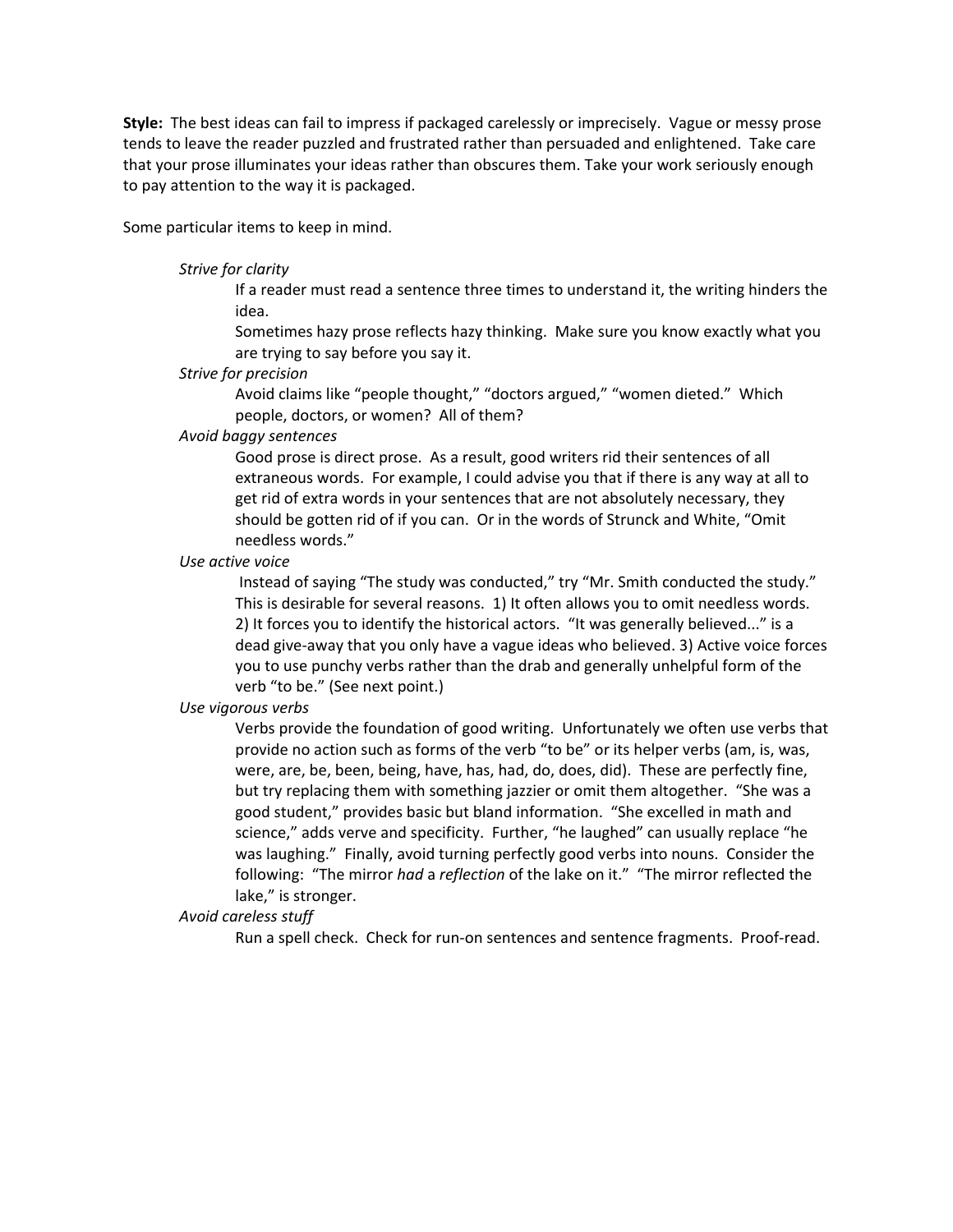#### What do grades mean?

- A (93‐100) For outstanding papers only. Thesis and argument are clear, thought‐provoking, and persuasive; research is thorough, appropriate, and creative; relationships drawn between evidence and ideas are sophisticated, subtle, and/or original. The paper also connects to larger trends addressed by the course. Writing is grammatically correct and succinct. The argument flows well from point to point, without any puffery or wasted words.
- AB (88-92) For very good papers that for some reason fall short of the criteria listed above. For example, the argument may be murky in one place; information may be presented that doesn't directly or clearly contribute to the argument; writing style may be awkward here and there, or flawed by one or two consistent (if minor) grammatical errors.
- B (83‐87) Your basic good grade. The paper may pursue a straightforward but not especially deep or sophisticated argument; it is okay as far as it goes, but it doesn't penetrate the material very far. It may lack enough primary research to make the argument completely persuasive. It may have a flash of brilliance that is unfulfilled, counterbalanced by minor grammatical problems, a weakness in argumentation, and/or a significant misunderstanding of events or chronology.
- BC (78-82) The paper shows some of the basics of the ideal paper, but is weakened by a lack of serious think‐work, evidence gathering, or writing problems. It may make superficial connections without offering sufficient evidence to make the connections plausible or persuasive, or it may have what is in principle a good argument supported by incorrect facts or chronology. Alternatively, it may provide a fairly solid argument with minor flaws, from which the reader is repeatedly distracted by awkward or ungrammatical prose.
- C (70-77) A grade signifying some serious problems in paper design, expository writing, or primary research. It may deliver facts without a recognizable thesis or argument; it may wander away from the point; or it may be a thoughtful attempt so weakened by writing problems (grammar, punctuation, word choice) that it is difficult for the reader to understand a crucial point you are trying to make. Alternatively, it may offer a strong thesis without providing sufficient primary evidence. Also used for papers that do not ask historical questions.
- D (60-69) A marginal grade. This grade usually indicates a paper does not meet the requirements of the assignment in two or more ways: the paper does not ask a historical question, lacks an original thesis, and/or relies almost exclusively on secondary sources. There may be some evidence of reading in the secondary literature, but the paper indicates no effort at synthesis or critical engagement. Also used for essays that are just barely coherent.
- F (0-59) For unacceptable essays. An essay may be judged unacceptable if it contains plagiarism (see below); if it fails to meet three of the major requirements for the paper; if it consists primarily of content inappropriate to the themes of the course; or if the writing fails to meet standard college‐level requirements of basic communication in English.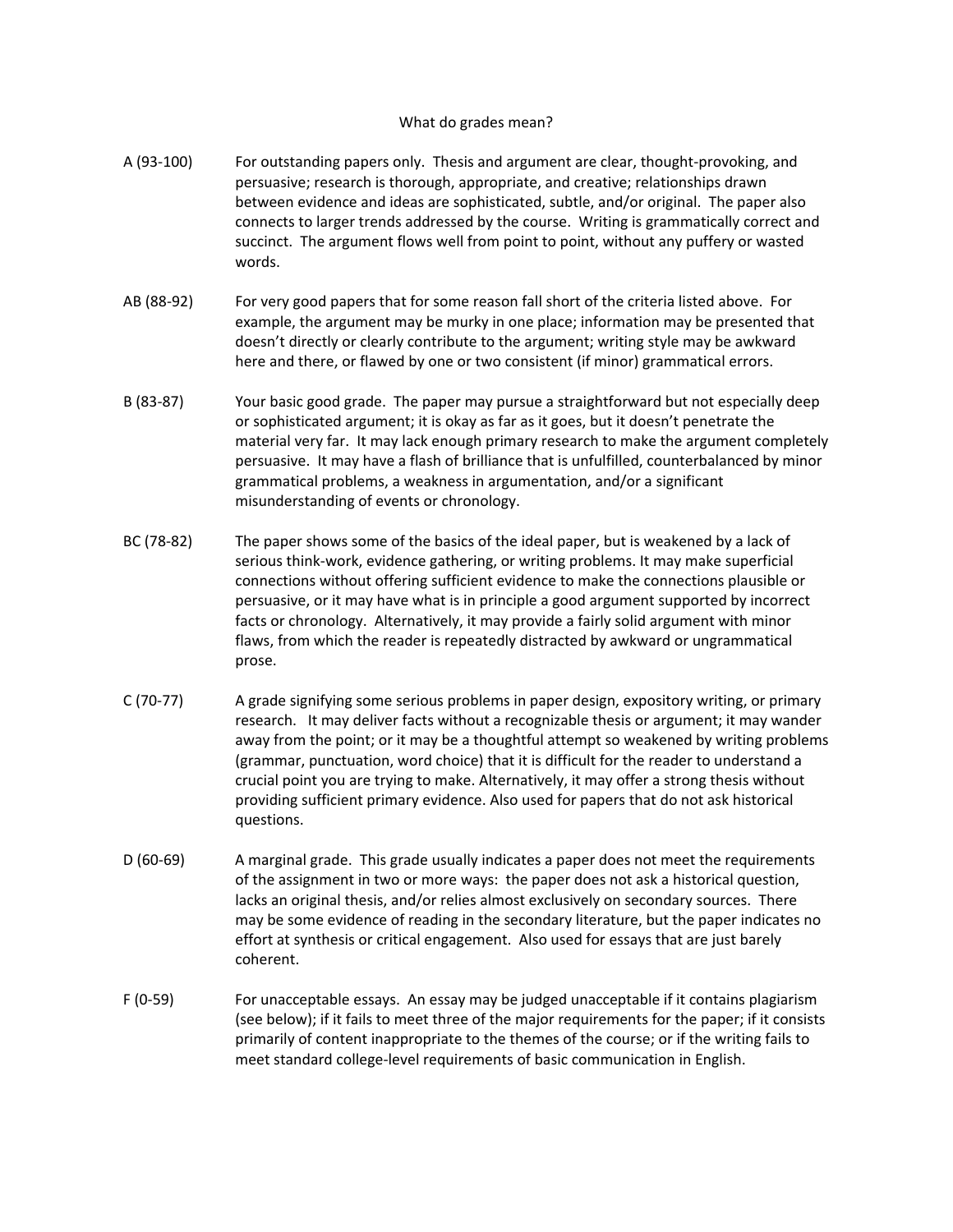#### Women and Health in American History **HISTORICAL RESEARCH PAPER ASSIGNMENTS**  Appendix IV

The culminating assignment in this class is a historical research paper. Historical research papers are always demanding assignments, requiring time and the development of a variety of skills, many of which may be new to you. To make this task manageable, I have broken the process into several discreet assignments that help you build the final paper.

#### STEP I: PICK A TOPIC

#### **Due January 31**

The topic of your research paper must address the history of women's health (or gender and health) in United States. The paper's focus must be historical; the paper may be inspired by contemporary topics, but you must ask historical questions.

#### **How to find a topic**

Review the syllabus. Do any of the topics make you want to know more? Look more closely at individual readings. Do they raise any compelling questions? Leave interesting aspects unexplored? Provide tantalizing ideas about sources? Inspire you to challenge the author's interpretation of the past?

Look for places where there are gaps in the syllabus. The class does not cover the history of infertility or miscarriage, for example. While it looks at contraception, many forms of contraception will not be discussed. There are many diseases and conditions that could benefit from a historical analysis. These might include conditions where women's experiences are central to the construction and understanding of the disease or condition. These include anorexia nervosa, hysteria, toxic shock syndrome, and premenstrual syndrome. But there are stories of gender in almost all histories of disease; your project might be to write a history of women with AIDS or tuberculosis. How are girls with autism or ADHD treated differently than boys?

There are endless topics that focus on women as health care providers. The categories on the syllabus are a rich beginning. Perhaps you are interested in the first twenty women who graduated from UW Madison medical school. Or the role of nurses in the influenza epidemic of 1918. Or the immigrant midwives in Milwaukee. But think beyond these categories. You could write on women caregivers of gay male AIDS patients, or the women who founded Mothers Against Drunk Driving in Madison.

Be as specific as you can. I realize that your paper's focus may narrow or change as you begin your research, but try to think small at the start. Rather than choosing the history of women and venereal disease, for example, perhaps you could research the government publications directed to men about the dangers of prostitutes. Or you could study government anti‐VD publications written for girls and women. Or you could study quarantine centers for women who tested positive for STIs.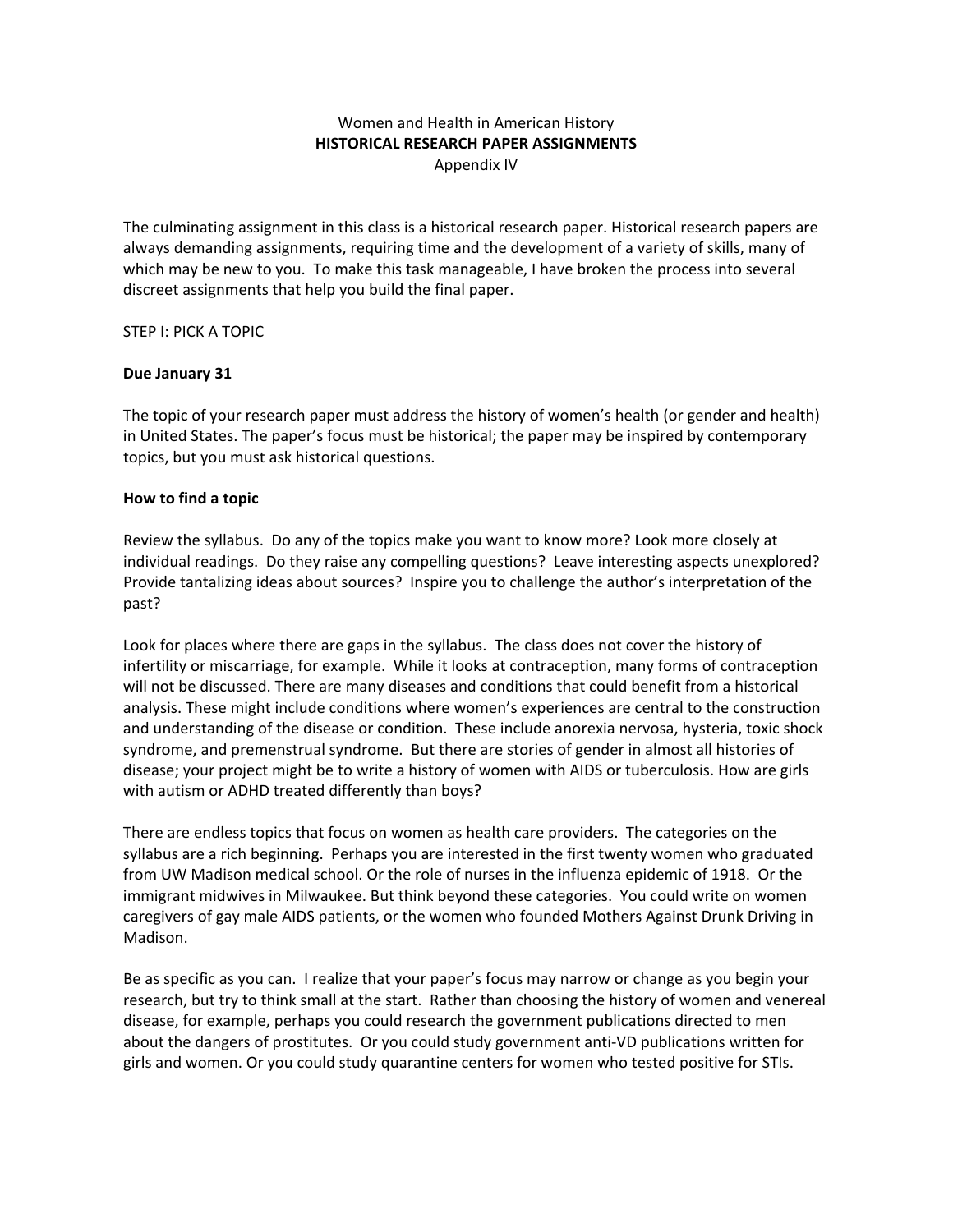Also think about perspective. Let's say you are interested in writing about PMS. Do you want to study medical debates about it? Self-help books promoting it? Its use as a criminal defense? Feminist responses to it? Its coverage in sex education or health classes? Now is the time to consider these options since perspective often determines our sources.

In addition to the material covered on the syllabus, some possible very general topics include:

Toxic Shock Syndrome PTSD Menopause Premenstrual Syndrome ADHD Autism Gender Identity disorder Obesity Alcoholism Sex Addiction Inhibited Sexual Desire Chronic Fatigue Androgen Insensitivity Syndrome Fibromyalgia Anorexia Nervosa Lupus Masturbation

Leprosy German Measles Depression Melancholia Polio Lung Cancer Cirrhosis of the Liver Congenital Adrenal Hyperplasia Nurses in the civil rights movement Women workers at free health clinics La Leche League Operation Rescue Crisis pregnancy centers Home birth midwives Sickle Cell Anemia Feminist Health Clinics Lay Health Workers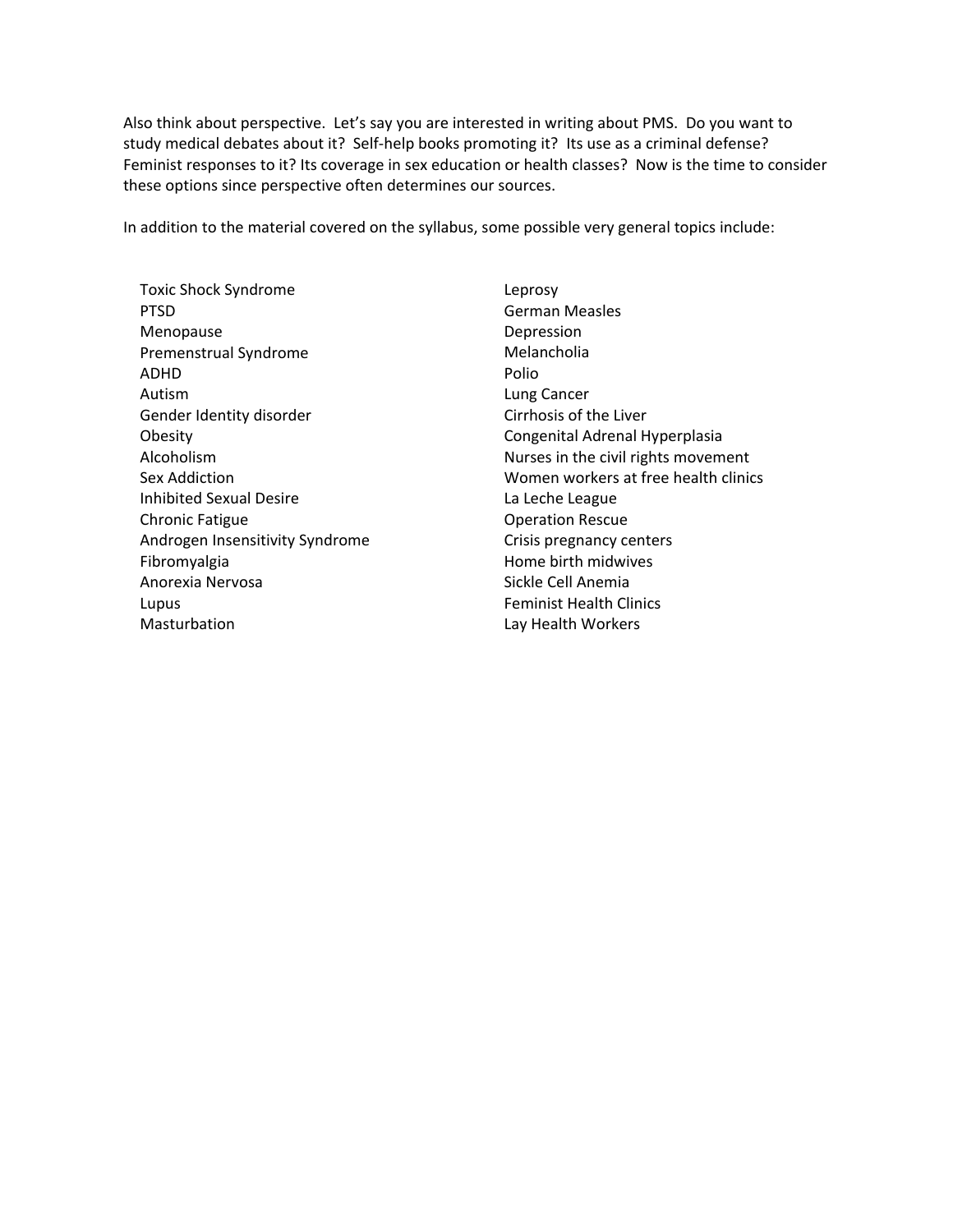#### STEP TWO: FIND OUT WHAT HAS BEEN WRITTEN ABOUT YOUR TOPIC Secondary Source Analysis **First Polished Draft: Due February 14 Final Draft: Due February 28**

When you begin a historical research paper, one of your first steps is to find out what has already been written on the topic by historians. We call these historians' accounts secondary sources. Secondary sources are historians' reconstructions and interpretations of the past. Most of what any of us know about the past comes from reading (or somehow engaging with) secondary sources. These include museum displays, podcasts, books, documentary films and articles in magazines and academic journals. Secondary accounts build arguments about and offer interpretations of the past based on primary evidence (see below). Historians attempt to persuade through evidence and argument that their account of history is correct.

By writing a historical research paper, you will be essentially creating a secondary source. This assignment, then, is to analyze a secondary source on your topic to better understand how a history paper is constructed.

Find three secondary sources, preferably two journal articles and one book. When looking for secondary articles, I urge you to start with two databases, *America: History and Life*, and *History of Science, Technology and Medicine*. Micaela Sullivan‐Fowler might suggest other places to look. List all three sources, using Chicago/Turabian Bibliography citations.

(https://writing.wisc.edu/handbook/documentation/docchicago/notes‐bibliography/)

Using one of your sources, assess in 3‐5 double‐spaced pages, the success of the author's argument. Your assessment, framed as a thesis of your own, should include a description and analysis of the following: the author's thesis, the shape of the argument (how the author attempts to demonstrate the thesis), the nature and use of the evidence. Questions to keep in mind include: Is the nature of the evidence appropriate for the argument? (Why or why not?) Does the author deploy and interpret the evidence convincingly? Whose perspective does the author center? Does the author seem to have a particular agenda that influences their interpretation or choice of evidence? Could the author (or the reader) have reached a different conclusion from the evidence? What questions does the author ignore? What kinds of sources does the author neglect?

# STEP THREE: PRIMARY SOURCE WORKSHEET **Due February 21**

Before you think about historical sources, start to think about historical questions. What did physicians think about abortion before Roe v Wade? What were girls told about menstruation before 1970? How have black churches responded to high rates of maternal and infant mortality in African American communities? How did nurses participate in the civil rights movement? To answer each of these questions, you'll need to rely on different *kinds* of sources.

Historians build their arguments on primary sources. A crude way to understand the distinction between primary and secondary sources is to think of primary sources as things generated during the era under study and secondary sources as things created by historians looking back in time. There are more kinds of primary sources than I can possibly list, but some that might be relevant for this class include personal letters and diaries, patient records, government documents and records, advice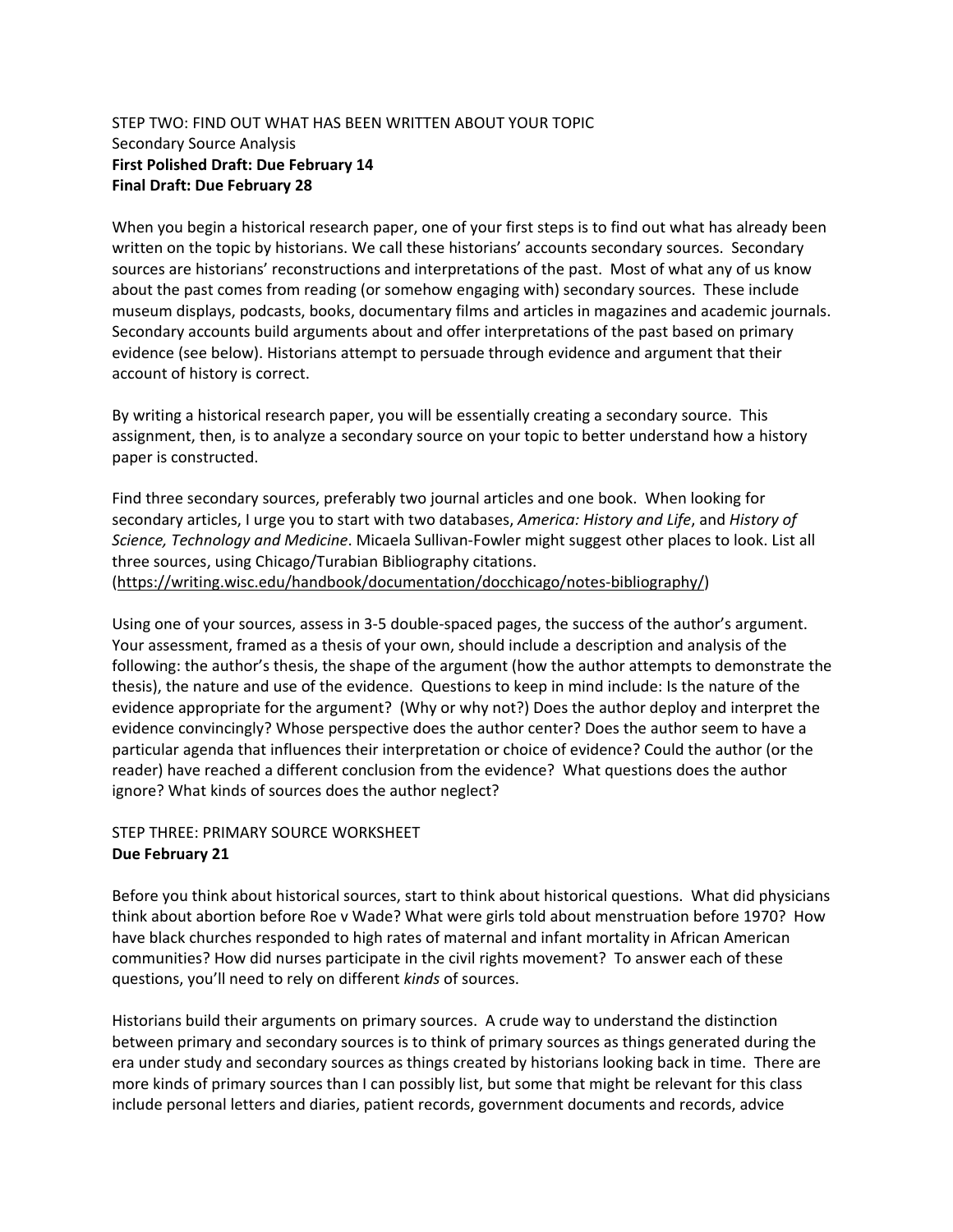literature, sex education curricula, advertisements, educational films, articles in academic journals (including medical journals), newspaper articles (even student newspapers), manifestos, protest posters, pamphlets, sermons, newsletters, magazine articles, books, congressional testimony, immigration records, licensing records, and organization records. Some are written for scholarly audiences, some for popular audiences, some for no audience at all. Some are meant to create a historical record; some are meant to last a day or a week. Whew!

This assignment has two parts.

Part One: Find three primary source documents on your topic, choosing one each from three of the following six categories.

- 1) a source targeted to a medical audience (e.g., a medical text book an article in a medical journal);
- 2) an unpublished source (e.g., a personal letter or diary, meeting minutes, patient records);
- 3) something targeted to a popular female audience (e.g., an advertisement, a magazine article in a women's magazine, a pregnancy advice book, a menstruation filmstrip);
- 4) something created by a government (e.g. Congressional debates on the Hyde Amendment, Wisconsin midwifery licensing applications, WWII anti-venereal disease films);
- 5) a newspaper article (national, small town, ethnic, university);
- 6) ephemera (e.g. posters, flyers, pamphlets)

Part Two: For each of your three sources, answer the following questions: What is the title? Who was the author/creator? What kind of source is it? When was it created? Where did you find it? Why was this source created? Who is the intended audience? Is the information in the source reliable? (How do you decide?) Whose point of view does this source convey? Does it demonstrate obvious bias? What can you tell about the context for the document? What kinds of questions about your topic does this source help you answer?

STEP FOUR: RESEARCH QUESTION AND PLAN **Due March 7** 

In no more than one single‐spaced page, describe your research question and your plan for answering it. Your question should be situated in the secondary literature on your topic and it should reflect your preliminary research.

Your discussion of your research question is where you move from your initial topic on birth control to a paper that looks at when and how University Health Services at UW Madison began to offer oral contraceptives to its unmarried students. This is where a paper on body image becomes a paper that examines the coverage of anorexia nervosa in women's magazines in the aftermath of Karen Carpenter's death. This is where a paper on alcoholism becomes a paper that asks how the Women's Christian Temperance Union addressed the needs of women drinkers.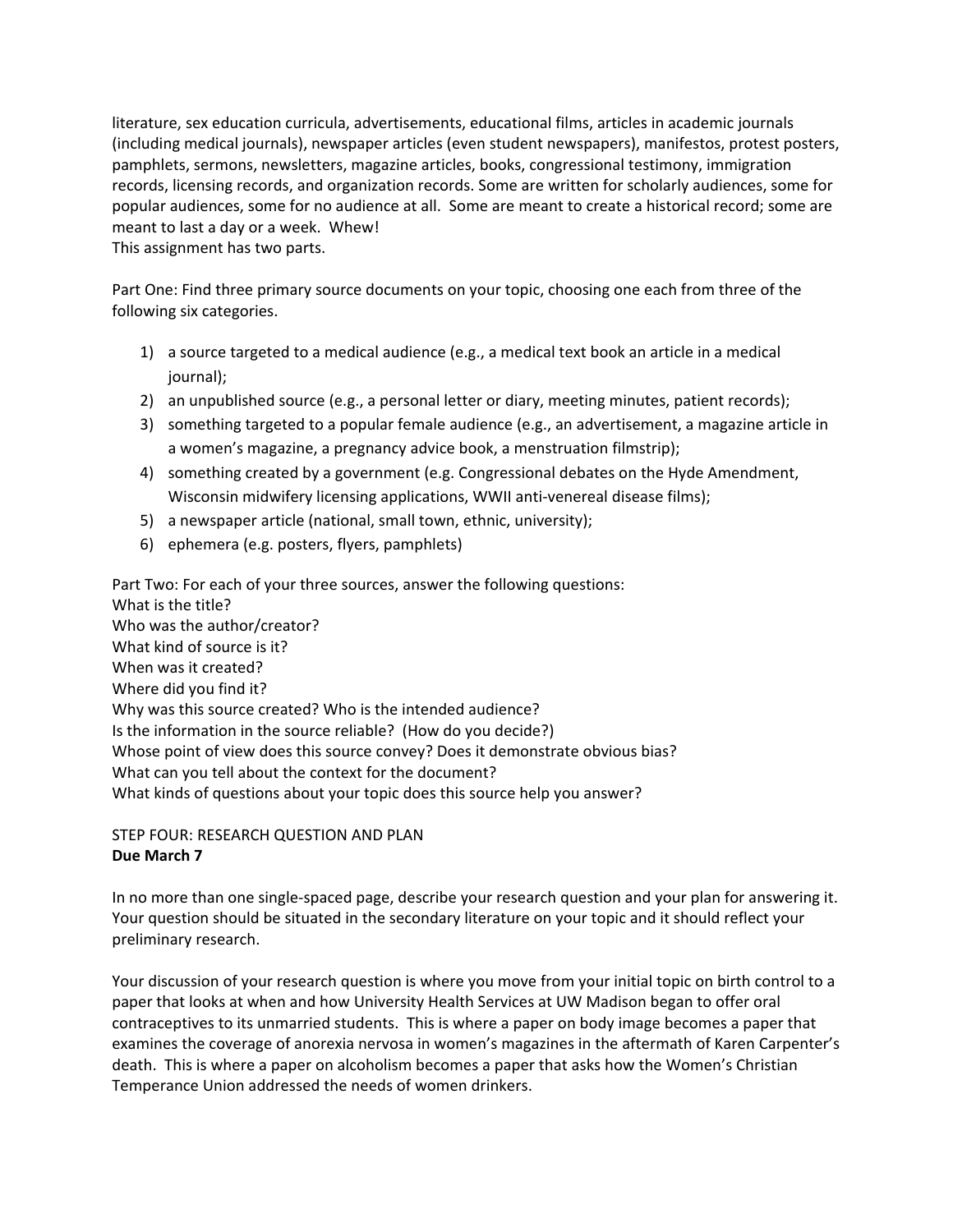Your discussion of your *research question* should 1) reflect how your project fits with and is different from other research on the topic (that is, how it relates to the secondary literature), 2) anchor the topic in time and place, 3) describe its perspective (whose point of view does it illuminate?), and 4) explain why the question is important.

Your research plan provides a road map for how you intend to answer your question by identifying the kinds of sources you plan to use. Your discussion of your *research plan* should 1) provide an overview of your research to date (successful and unsuccessful), 2) describe the sources you still need to locate and analyze, and 3) explain why you think these sources will provide the evidence you need to answer your question.

# STEP FIVE: THESIS AND BIBLIOGRAPHY **Due March 28**

In this assignment, you need to 1) articulate your thesis (that is, the answer to your research question) and 2) describe how you will build the argument that supports it. Put very crudely, this will take the form of "I am going to demonstrate x by describing and analyzing a, b and c." In no more than one single‐spaced page (one double‐spaced page might suffice) describe your thesis and how you intend to support it.

In order to complete this exercise, you must have waded quite deeply into your evidence. (How will you know what you can conclude from your evidence before you have seen and analyzed it?) Sometimes your thesis will become sharper and more nuanced after you write a draft of your paper. Your thesis will often shift a bit before it reaches its final form, but you should have an informed working thesis.

Attach a bibliography that includes at least two secondary sources and at least five primary sources that you have already found useful. (The number of primary sources a paper requires is extremely variable. It depends on the nature of your question and the nature of your sources. I can imagine a paper that relies on three primary sources (self‐help manuals on natural childbirth, for example) or a paper that needs more like twenty sources (local Wisconsin newspaper coverage of women and AIDS, for example). My assessment of your bibliography will consider whether you seem to have identified a sufficient number of sources

#### STEP SIX: RESEARCH PAPER **First draft due April 11 Final draft due April 30**

This is where you put it all together. Aim for 12‐15 pages. Use Chicago/Turabian footnotes.

### **RESOURCES**

I do not expect you to write a great history paper all on your own. This campus has many resources to help, and I urge you to use them.

- 1) Me. I have experience with historical research and writing, and I very much want to see you all succeed. Do come visit in office hours or make an appointment.
- 2) Librarians. We are visiting two different libraries on campus during the first few weeks of the semester, and you will receive instruction from librarians. Outside of our class, I encourage you